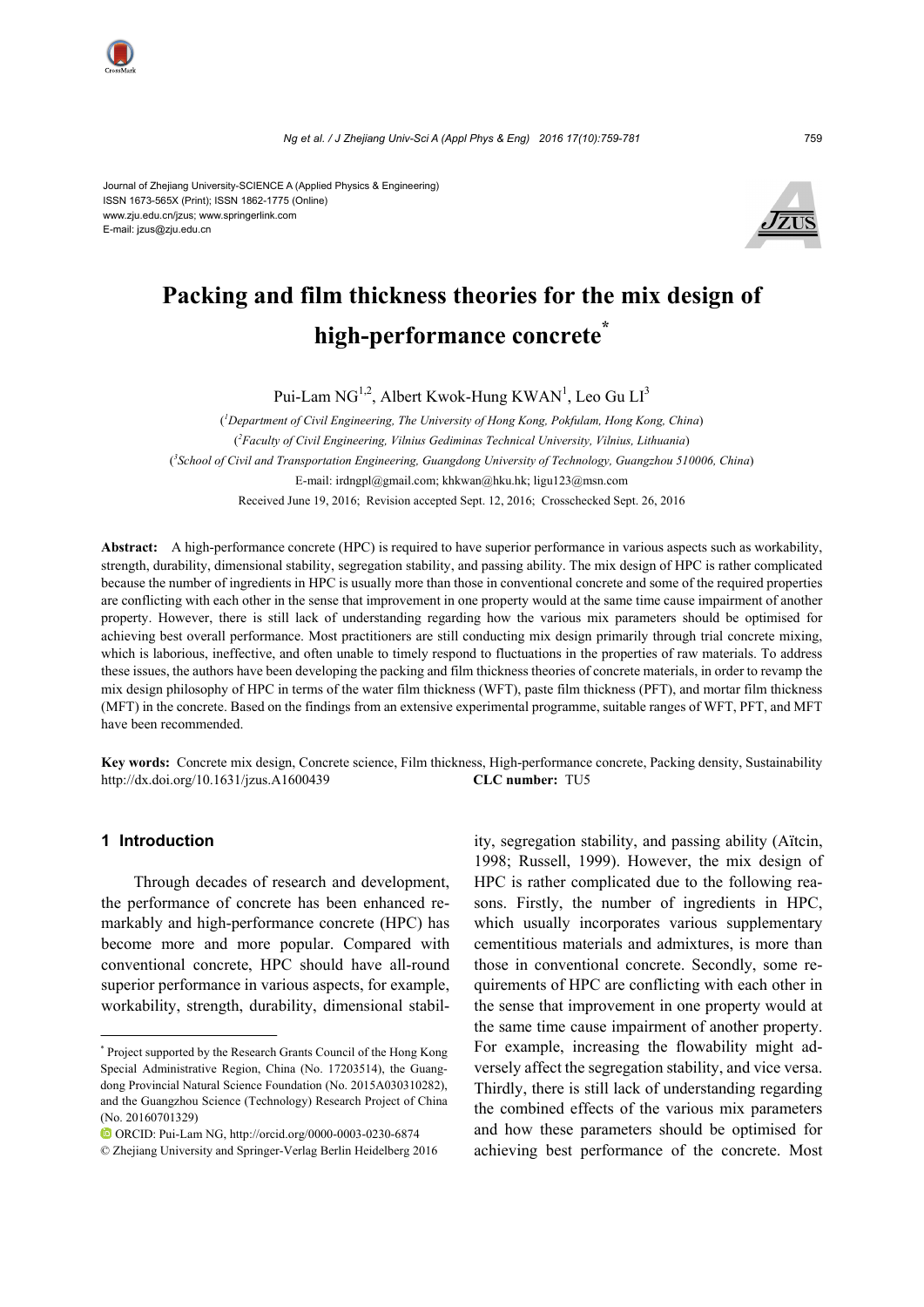practitioners are still conducting mix design primarily through trial concrete mixing, which is laborious, ineffective, and often unable to timely respond to fluctuations in the properties of raw materials. Improvement in the fundamental understanding of concrete and development of a scientific approach for the mix design of HPC are needed.

It had been hypothesized that the packing density of solid particles in a concrete mix has major effects on the performance of concrete (Anderegg, 1931; Furnas, 1931; Powers, 1968; De Larrard, 1999). Basically, a higher packing density of the cementitious materials or binder would imply a smaller volume of voids to be filled with water. This would allow the adoption of a lower water/cementitious materials (W/CM) ratio so as to enhance the strength and durability. Likewise, a higher packing density of aggregate particles would imply a smaller volume of voids to be filled with paste. This would allow the adoption of a smaller paste volume (PV) so as to reduce the shrinkage and creep effects and improve the dimensional stability (Wong and Kwan, 2005). Alternatively, for a given W/CM ratio, a higher packing density of the cementitious materials would lead to a greater amount of excess water (water in excess of that needed for filling the voids between cementitious materials) to lubricate the cementitious materials. Likewise, for a given PV, a higher packing density of the aggregate particles would lead to a greater amount of excess paste (paste in excess of that needed for filling the voids between aggregate) to lubricate the aggregate particles (Kwan and Wong, 2008; Li and Kwan, 2013). Both the excess water and excess paste would reduce the friction and interlock between particles and enhance the workability of concrete.

The packing density of solid particles in concrete has great effects on the water film thickness (WFT) coating the cementitious materials particles, the paste film thickness (PFT) coating the fine aggregate particles, and the mortar film thickness (MFT) coating the coarse aggregate particles. In addition, the surface area of solid particles plays a key role in affecting the film thicknesses (Kwan and Wong, 2008). Principally, a larger surface area of the cementitious materials will render the WFT smaller, a larger surface area of the fine aggregate will render the PFT smaller, and a larger surface area of the coarse aggregate will render the MFT smaller. For this reason, the authors put forward the packing and film thickness theories, and advocate that the main factors governing the rheological performance of concrete are the WFT, PFT, and MFT, which are influenced by the packing density (Kwan and Wong, 2007; Li and Kwan, 2011a; Kwan and Li, 2014). However, it should be noted that the packing density should not be simply maximised. In fact, it had been mentioned in classical literature that if the grading of aggregate yields the maximum packing density, a harsh concrete mix would result (Neville and Brooks, 2010; Neville, 2011). As discussed in the following, a sequential optimisation of the proportioning of paste, mortar, and concrete should be adopted in the mix design of HPC.

In the old days, the dry packing test was predominant in determining the packing densities of solid particles. There were two versions, one for coarse aggregate under uncompacted or compacted conditions and the other for filler under compacted condition. Comparatively, the dry packing test works better with larger size particles, such as coarse aggregate particles (Kwan and Wong, 2008). It tends to be erroneous when applied to fine aggregate and cementitious materials due to the following difficulties. Firstly, the inter-particles forces in fine particles would cause agglomeration, rendering the dry packing test to under-estimate the packing density of fine particles (Li and Kwan, 2014). Secondly, the paste, mortar, and concrete are inherently in the form of mixture with water and also with a superplasticizer (SP) when freshly mixed. There are beneficial effects of water and SP on the packing density, but these effects could not be reflected by the dry packing test (Fung *et al*., 2009a; Li and Kwan, 2015).

There was another approach of determining the voids ratio by consistence test of fine particles, such as cementitious materials. In the standard consistence test, the Vicat apparatus is used and the consistence of the paste is measured in terms of the penetration depth of the plunger (BSI, 2005). It is assumed that at standard consistence, the water content is just enough to fill the voids between the particles. However, there are drawbacks of this indirect approach. Firstly, it is difficult to judge whether a state of consistence (the so called standard consistence) corresponds to the situation where the amount of water is just enough to fill the voids. Secondly, the entrapped air in the paste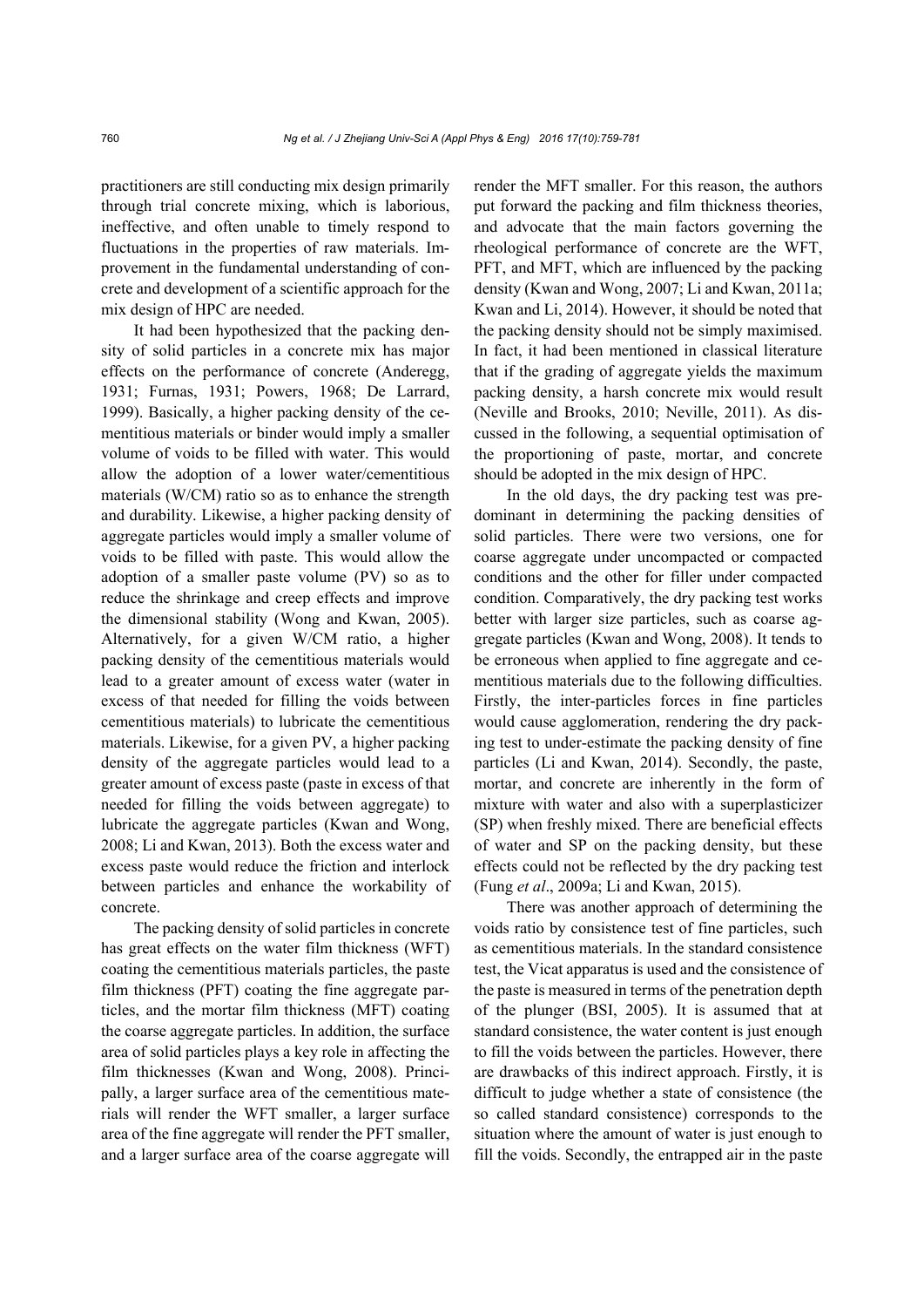is neglected. In general, the consistence test would result in under-estimation of the voids content and over-estimation of the packing density. To address these problems, the authors' research team has recently developed a wet packing test method which measures the packing densities of cementitious materials and fine aggregate under wet condition (Wong and Kwan, 2008a; 2008b; Fung *et al*., 2009b; Kwan *et al*., 2012), as described later. The wet packing test method so developed has been recognised and adopted by other researchers (Zhang *et al*., 2011; Mehdipour and Khayat, 2016).

Consider a paste (or the paste portion of mortar or concrete), which is comprising of water and cementitious materials, the amount of excess water available for lubrication is determined by the water content and packing density of cementitious materials. The excess water forms water films coating the cementitious materials particles with an average thickness dependent on the solid surface area of cementitious materials (Helmuth, 1980; Claisse *et al*., 2001; Ferraris *et al*., 2001; Park *et al*., 2005; Nanthagopalan *et al*., 2008). Recently, the authors have proposed to adopt the notion of powder paste (the powder refers to particles finer than 75 μm in size, as will be further elaborated below) in lieu of cementitious paste. By integrating the physical significance of water content, packing density, and solid surface area of powder (inclusive of cementitious materials) to a single entity known as the WFT, which is evaluated as the ratio of excess water to solid surface area, the authors' research team has proven that the WFT is the most important factor governing the rheological properties of paste (Kwan and Wong, 2008; Wong and Kwan, 2008c; Li and Kwan, 2011b; Li *et al*., 2013).

Consider a mortar (or the mortar portion of concrete), which is comprising of paste and fine aggregate, the amount of excess paste is determined by the paste content and packing density of fine aggregate. The excess paste forms paste films coating the fine aggregate particles with an average thickness dependent on the solid surface area of fine aggregate (Banfill, 1994; Oh *et al*., 1999; De Schutter and Poppe, 2004; Miyake and Matsushita, 2007; Reddy and Gupta, 2008). In recent years, the authors' research team has proposed to integrate the physical significance of paste content, packing density, and solid surface area of fine aggregate (the fine aggregate is taken as the portion with size finer than 1.2 mm, as will be further elaborated below) to a single entity known as the PFT, which is evaluated as the ratio of excess paste to solid surface area, and has shown that the WFT and PFT are the key factors governing the rheological properties of mortar (Kwan *et al*., 2010a; Kwan and Li, 2011; 2012; Li and Kwan, 2013).

Consider a concrete, which is comprising of mortar and coarse aggregate, the workability is dependent on the amount of mortar, which should be in surplus to that required for filling the voids between the coarse aggregate particles (Powers, 1968; Neville and Brooks, 2010; Neville, 2011). It has been established that the fresh properties of a concrete mix are closely related to the rheology of its mortar portion (Lachemi *et al*., 2007; Ng *et al.*, 2009a). In a properly designed concrete mix, there should be a sufficiently thick layer of flowable mortar to form a coating wrapping every coarse aggregate particle (Domone, 2006). In view of the above, the authors' research team has introduced the notions of excess mortar and MFT (Ng *et al*., 2009b; Kwan and Li, 2014). The excess mortar refers to the mortar in excess of that needed for filling the voids between coarse aggregate particles, whereas the MFT is determined as the ratio of excess mortar to solid surface area. The authors propose that whilst the WFT and PFT govern the rheology of the mortar portion, the MFT has governing effects on the rheological properties of the concrete mix.

Fig. 1 illustrates the physical meaning of WFT, PFT, and MFT. The authors believe that the WFT, PFT, and MFT are the major factors affecting the performance of concrete. To illustrate the significance of these film thicknesses, a series of concrete mixes with different combinations of water/cement (W/C) ratio, cement paste volume (CPV), and fine/ total aggregate (F/T) ratio were produced and tested for their rheological properties, including the flow spread, flow rate, sieve segregation index (SSI), and U-box filling height. With the combined effects of WFT, PFT, and MFT well understood, the film thicknesses would together form the basis of a new method of concrete mix design, which is hereby named as the three-tier mix design method. The core concept is to design the concrete mix systematically and sequentially in three tiers, firstly the paste,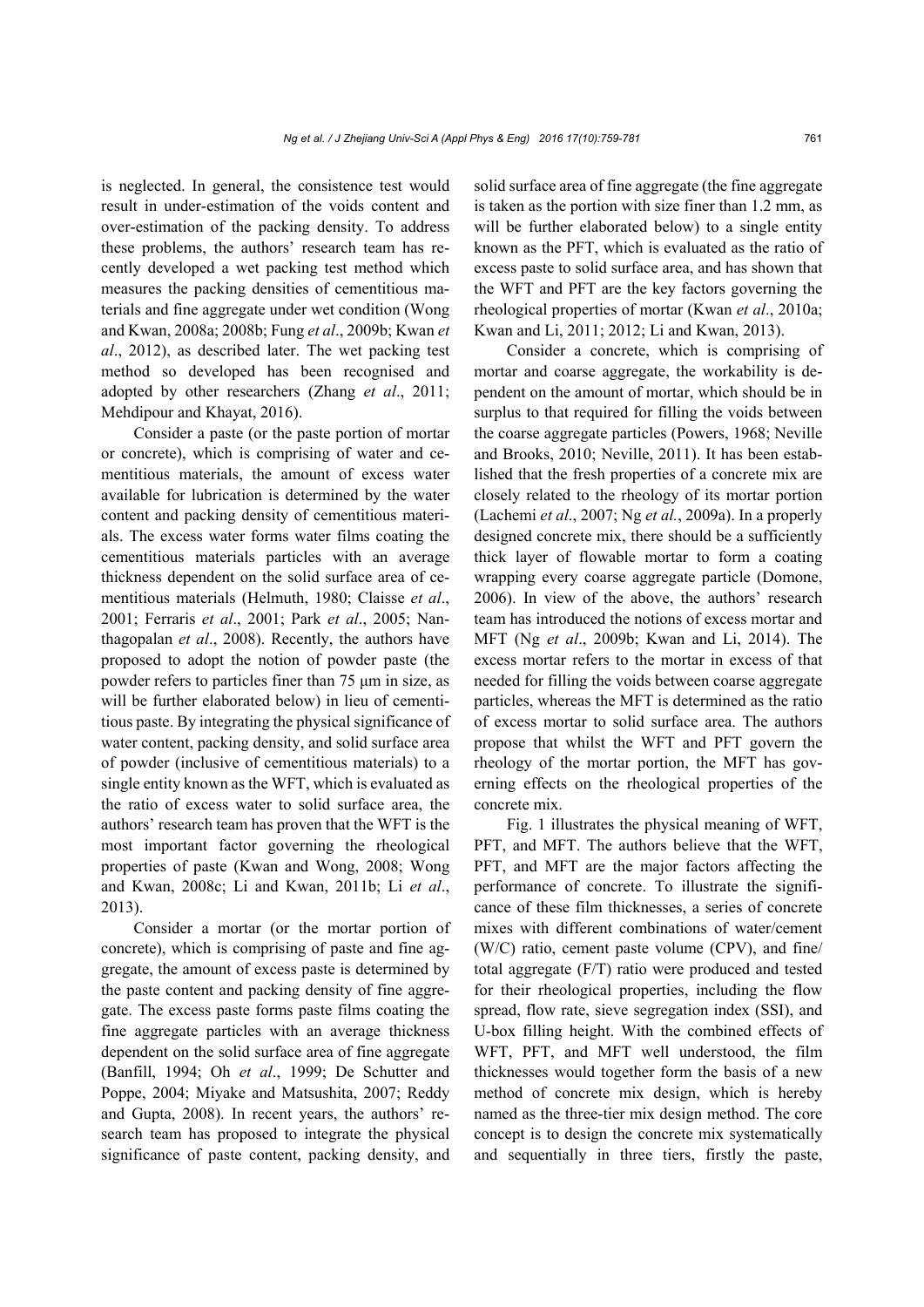secondly the mortar, and finally the concrete, by adopting suitable values of the WFT, PFT, and MFT. It is envisaged that this new mix design method will enable optimisation of various concrete mix parameters to achieve best overall performance.



**Fig. 1 (a) Water film thickness; (b) Paste film thickness; (c) Mortar film thickness** 

# **2 Measurement of packing density**

# **2.1 Principle of measurement**

At the outset, the terms used to describe the packing behaviour of cementitious materials are defined. In a bulk volume of granular material, the voids are the interstitial space between the solid particles. The voids content (denoted by  $\varepsilon$ ) is defined as the ratio of the volume of voids to the bulk volume of the granular material, while the voids ratio (denoted by *u*) is defined as the ratio of the volume of voids to the solid volume of the granular material. They are interrelated by

$$
\varepsilon = u/(1+u). \tag{1}
$$

In a paste/mortar/concrete, the voids may be filled with water or air or both. The water content (denoted by  $\varepsilon_w$ ) is defined as the ratio of the volume of water to the bulk volume of the granular material and the water ratio (denoted by  $u_w$ ) is defined as the ratio of the volume of water to the solid volume of the granular material. On the other hand, the air content (denoted by  $\varepsilon_a$ ) is defined as the ratio of the volume of air to the bulk volume of the granular material and the air ratio (denoted by  $u_a$ ) is defined as the ratio of the volume of air to the solid volume of the granular material. These parameters are related to each other by the following equations:

$$
\varepsilon_{\rm w} = u_{\rm w}/(1+u_{\rm w}+u_{\rm a}),\tag{2}
$$

$$
\varepsilon_{\rm a} = u_{\rm a} / (1 + u_{\rm w} + u_{\rm a}).\tag{3}
$$

The solid concentration of the granular material (denoted by  $\phi$ ) is defined as the ratio of the solid volume of the granular material to the bulk volume of the granular material. It may be evaluated using the following equation (Wong and Kwan, 2008b):

$$
\phi=1-\varepsilon=1/(1+u). \tag{4}
$$

The packing density is not the same as the solid concentration, which varies with the W/CM ratio. When the W/CM ratio is relatively high, the solid particles are dispersed in the water, resulting in a solid concentration that decreases as the W/CM ratio increases. On the other hand, when the W/CM ratio is relatively low, the water content is insufficient to thoroughly mix with the solid particles to form a paste, resulting in a solid concentration that decreases as the W/CM ratio decreases.

The proposed test method has the following characteristics:

(1) It is a wet packing method. In other words, it mixes the sample cementitious materials with water to form water-bound granules, of which the voids content and solid concentration are measured.

(2) It does not rely on any consistence observation or measurement. Instead, the W/CM ratio is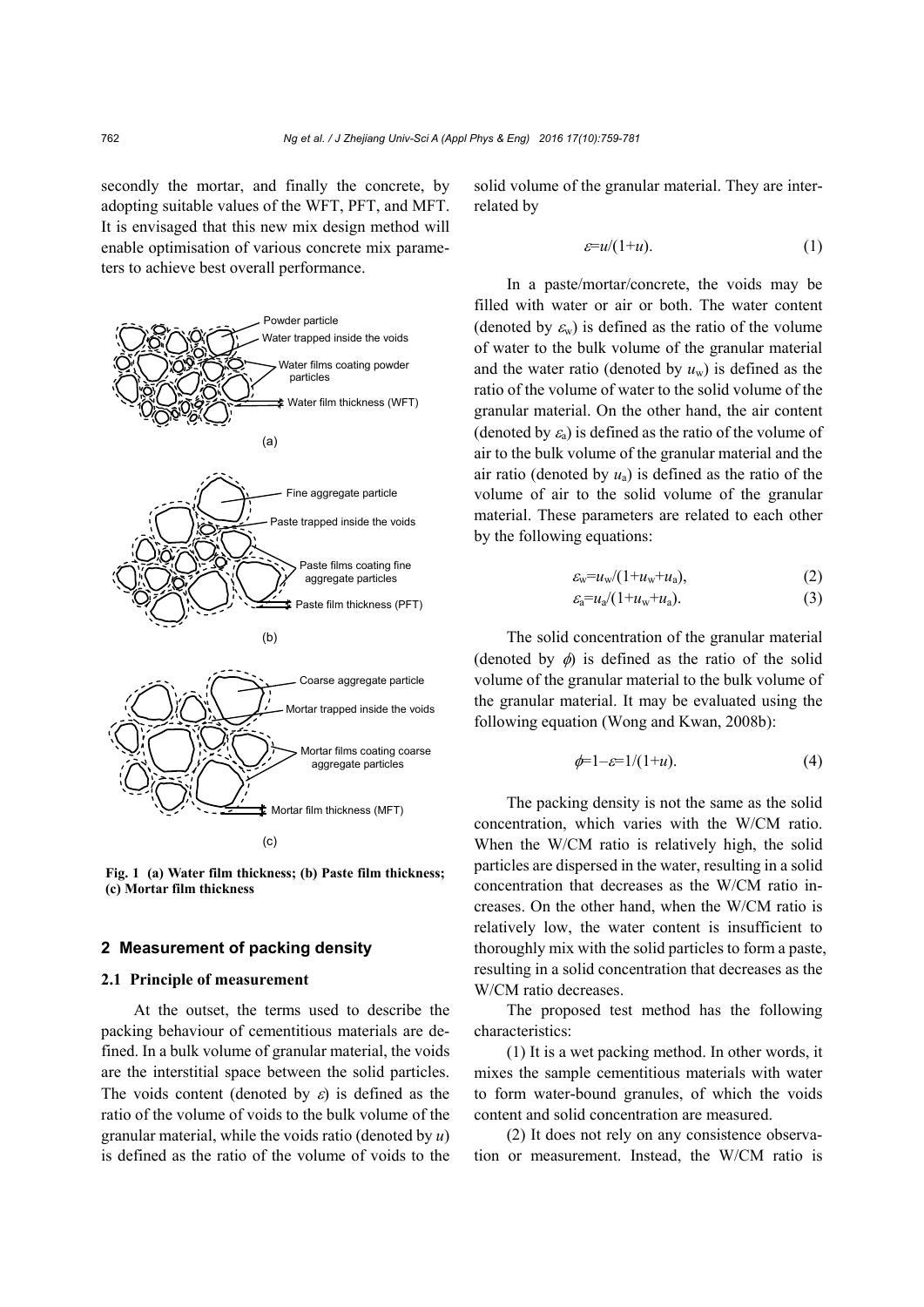varied and the resulting voids content and solid concentration are determined by measuring the apparent density of the granules.

(3) Since the voids content and solid concentration are evaluated from the apparent density, the air content is automatically taken into account. In fact, the air content may also be evaluated for analysis.

(4) The mixing procedure, which has been found during trials to be crucial to the success of the method, is specially designed to achieve thorough mixing within a reasonable duration.

Regarding the design of mixing procedure, the consistence would vary with mixing time and in general, a longer mixing time would improve the consistence up to a certain limit. When the water content is low and/or very fine materials are dealt with, conventional mixing procedure would require a long time to achieve thorough mixing. Very often, the mixture remained for a long time in the form of discrete water-bound granules with dry surfaces and it was only when the mixing time was considerably prolonged then the granules eventually coalesced together to form a thick paste (Wong and Kwan, 2008b). This situation could be improved by adding the powder to the water in small increments so that a slurry is first formed in the mixer, as incorporated in the procedures described in the following section.

### **2.2 Procedures of wet packing test**

The water ratio  $u_w$  defined above is the same as the water/solid (W/S) ratio by volume. There is an optimum W/S ratio at which maximum solid concentration is achieved. The maximum solid concentration, which occurs when the solid particles are tightly packed amongst each other, is taken as the packing density of the particle system. Therefore, to determine the packing density, it is necessary to carry out the wet packing tests at different W/S ratios over a wide enough range to cover the optimum W/S ratio for maximum solid concentration. For the case without previously obtained test data to indicate an appropriate range, it is suggested to start at a W/S ratio by volume of 1.0 for the first test and then successively reduce the W/S ratio for further tests until the solid concentration has reached a maximum value and subsequently dropped.

The equipment required for wet packing test is simple and essentially the same as those specified in European Standard BS EN 196: Parts 1 and 3 (BSI, 2005; 2016). The procedures of the test are described below:

(1) Set the W/S ratio at which the wet packing test is to be carried out. Weigh the required quantities of water, solids (cementitious materials or aggregates), and SP (if any) in separate containers.

(2) If the solids consist of several ingredient materials blended together, pre-mix the materials in dry for 2 min.

(3) Add all the water into the mixing bowl.

(4) Add half of the solids and SP into the mixing bowl and run the mixer at low speed for not less than 3 min.

(5) Divide the remaining solids and SP into four equal portions. Add the remaining solids and SP into the mixing bowl one portion at a time and after each addition run the mixer at low speed for not less than 3 min.

(6) Transfer the mixture to a cylindrical mould and fill the mould to excess. If compaction is to be applied, apply compaction at this stage. Remove the excess with a straight edge and weigh the amount of paste in the mould.

(7) For testing of cementitious materials, if so desired, the consistence of the paste may be measured at this stage by carrying out the penetration test with the Vicat apparatus. It should be noted however that the consistence measurement is not strictly necessary, as the consistence results will not be used to calculate the packing density.

(8) Repeat steps (1) to (7) at successively lower W/S ratios until the maximum solid concentration, i.e., the packing density, has been found.

From the test results so obtained, the voids ratio, air ratio, and solid concentration may be determined as elucidated in the following. Let the mass and volume of paste in the mould be *M* and *V*, respectively (the mould used by the authors was of 62 mm diam $eter×60$  mm height but any other mould of similar size may also be used). If the cementitious materials consist of several different materials denoted by  $\alpha$ ,  $\beta$ ,  $\gamma$ , and so forth, the solid volume of the cementitious materials  $V_c$  and the volume of the water  $V_w$  in the mould may be worked out from the following equations (Wong and Kwan, 2008a):

$$
V_c = \frac{M}{\rho_w u_w + \rho_a R_a + \rho_\beta R_\beta + \rho_\gamma R_\gamma},\tag{5}
$$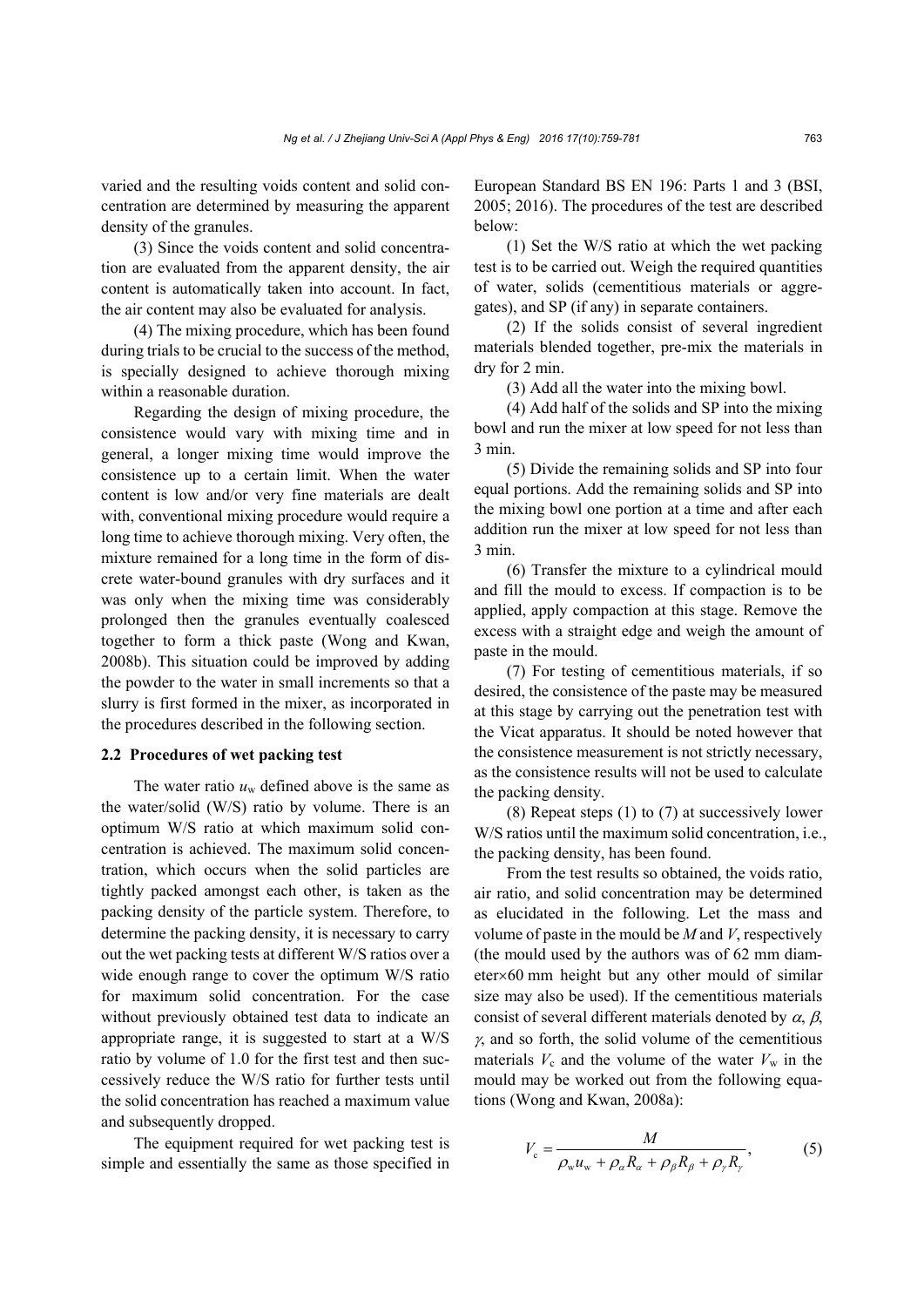$$
V_{\rm w}=u_{\rm w}V_{\rm c},\tag{6}
$$

in which  $\rho_w$  is the density of water,  $\rho_\alpha$ ,  $\rho_\beta$ , and  $\rho_\gamma$  are respectively the solid densities of  $\alpha$ ,  $\beta$ , and  $\gamma$ , and  $R_{\alpha}$ ,  $R_{\beta}$ , and  $R_{\gamma}$  are respectively the volumetric ratios of  $\alpha$ ,  $\beta$ , and  $\gamma$  to the total solid. Having obtained  $V_c$  and  $V_w$ , the voids ratio  $u$ , air ratio  $u_a$ , and solid concentration  $\phi$ may be determined as

$$
u=(V-V_{\rm c})/V_{\rm c},\tag{7}
$$

$$
u_{\rm a} = (V - V_{\rm c} - V_{\rm w})/V_{\rm c},\tag{8}
$$

$$
\phi = V_c/V. \tag{9}
$$

Fig. 2 illustrates the results from wet packing test by plotting the voids ratio against the W/S ratio. In the same graph, the equality line of equality " $\varepsilon_s = 0$ " is drawn (because  $\varepsilon_a = 0$  when  $u = u_w$ ). The air ratio  $u_a$  may be obtained as  $u-u_{w}$ , i.e., the vertical distance between the voids ratio curve and the " $\varepsilon_n=0$ " line. The voids ratio versus W/S ratio curve is concave in shape. At the lowest point of the voids ratio curve, the minimum voids ratio  $u_{\text{min}}$  and the basic water ratio  $u_{\text{wb}}$  (the water ratio yielding minimum voids ratio) can be determined.



**Fig. 2 Voids ratio versus water/solid ratio** 

# **3 Experimental details**

#### **3.1 Materials and mix proportions**

To illustrate the relevance of packing and film thickness theories to the rheological properties of concrete, a series of 32 trial concrete mixes produced and tested in the laboratory are presented in this paper. The materials employed in the concrete mixes are as follows. An ordinary Portland cement (OPC) of strength class 52.5 N in compliance with European Standard BS EN 197-1: 2011 (BSI, 2011) was used. It had a relative density of 3.11. The fine and coarse aggregates were crushed granite rock complying with European Standard BS EN 12620: 2013 (BSI, 2013). The fine aggregate had a nominal maximum size of 5 mm, whereas the coarse aggregate included 10 mm and 20 mm nominal size aggregates. Both the fine and coarse aggregates were of the same source and had the same relative density of 2.56.

For the OPC and the portion of fine aggregate finer than 1.2 mm, a laser diffraction particle size analyser was utilised to measure the respective particle size distributions. It works by measuring the angular variation in intensity of light scattered as a laser beam passes through the dispersed particle sample. For the portion of fine aggregate coarser than 1.2 mm, the 10 mm coarse aggregate, and the 20 mm coarse aggregate, sieve analysis by means of the mechanical sieving method was utilised to determine the respective particle size distributions. The resulting particle size distributions are depicted in Fig. 3, from which the specific surface areas of these materials were determined and are listed in Table 1.

A polycarboxylate-based SP complying with European Standard BS EN 934-2: 2009 (BSI, 2009a) was added to the concrete mixes. It was in liquid form with a solid content of 20% and a relative density of 1.03. Basically, its molecular structure can be characterized by a main chain formed by an active monomer attached with side chains formed by graft copolymers. The SP could disperse the fine particles in concrete by dual actions of steric hindrance and electrostatic repulsion.



**Fig. 3 Particle size distributions of cement and aggregates**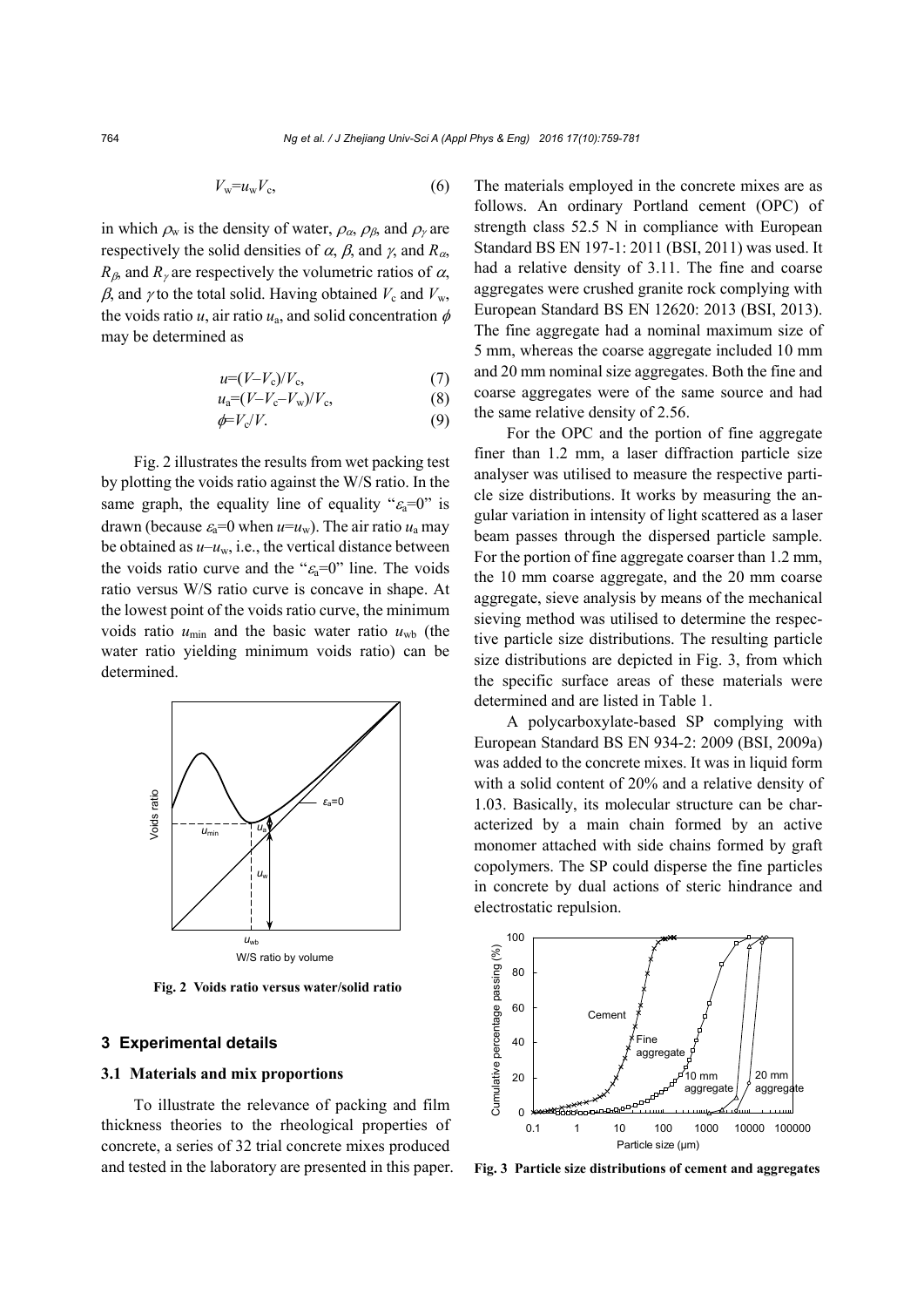| Table 1 Specific surface areas of materials                                                                                                                             |                                      |  |  |  |
|-------------------------------------------------------------------------------------------------------------------------------------------------------------------------|--------------------------------------|--|--|--|
| Material                                                                                                                                                                | Specific surface area<br>$(m^2/m^3)$ |  |  |  |
| <b>OPC</b>                                                                                                                                                              | $1.55\times10^{6}$                   |  |  |  |
| Fine aggregate                                                                                                                                                          | $5.12\times10^{4}$                   |  |  |  |
| Portion of fine aggregate                                                                                                                                               | $1.03\times10^{4}$                   |  |  |  |
| $>75 \mu m$ in size (excluding the<br>portion $\leq 75$ µm in size)<br>Portion of fine aggregate<br>$>1.2$ mm in size (excluding)<br>the portion $\leq 1.2$ mm in size) | $2.04 \times 10^3$                   |  |  |  |
| 10 mm coarse aggregate                                                                                                                                                  | 642                                  |  |  |  |
| 20 mm coarse aggregate                                                                                                                                                  | 398                                  |  |  |  |

**Table 1 Specific surface areas of materials** 

Among the 32 concrete mixes, the mix parameters including W/C ratio, CPV, and F/T ratio were varied, as follows. The W/C ratio by weight was varied between 0.25 and 0.55 in increments of 0.10; the CPV was set at 30% and 34% by volume of concrete; and the F/T ratio by weight was varied between 0.3 and 0.6 in increments of 0.1. Among all concrete mixes, the ratio of 10 mm to 20 mm aggregate was fixed at 1.0 and the SP dosage was fixed at 2% by weight of the cement content. Each concrete mix was designated a mix reference in the form of W/C ratio-CPV-F/T ratio for ease of identification, as listed in Table 2. In the same table, the average 28-d cube compressive strength of the concrete mixes measured by three 150 mm cubes according to European Standard BS EN 12390-3: 2009 (BSI, 2009b) is presented. The 28-d cube strength was ranging from 42 MPa to 106 MPa, which was able to cover a wide range of concrete mixes for practical applications.

A laboratory pan mixer was employed to mix the concrete ingredients. In the mixing process, the cement and aggregates were first batched into the mixer and pre-mixed under dry condition for 1 min. The water and SP were then added into the mixer and the concrete was mixed under wet condition for not less than 3 min. After mixing, fresh concrete was sampled from the batch for undergoing the slump flow test, V-funnel test, sieve segregation test, and U-box test. These tests had been employed to testify the desirable rheology of self-consolidating concrete mixes by the authors' research team (Ng *et al*., 2006; 2008; Kwan and Ng, 2008; 2009; Li and Kwan, 2013; Kwan and Ling, 2015; Ling and Kwan, 2015). The tests were conducted within 30 min, during which the changes in rheological properties should be insignificant.

#### **3.2 Tests of fresh concrete**

The slump flow test, V-funnel test, sieve segregation test, and U-box test respectively measure the static flowability, dynamic flowability, cohesiveness, and passing ability of the fresh concrete mixes (Ng *et al*., 2006; Kwan and Ng, 2008). The methodology of these tests is explicated in the following.

The slump flow test was performed using the standard slump cone in accordance with European Standard BS EN 12350-8: 2010 (BSI, 2010a). In performing the test, the fresh concrete mix was filled into the slump cone, the top surface of concrete was trowelled flat, and then the slump cone was lifted vertically upwards to allow the fresh concrete to slump by gravity to form a patty. The diameters of patty were measured at two mutually perpendicular locations and the results were averaged to give the flow spread of the concrete mix. In addition, the patty was observed for any sign of segregation. If an annular strip of paste or mortar separated from the coarse aggregates appeared at the edge of patty due to segregation, the width of the paste or mortar strip was measured at four perpendicular diametral locations and the average was taken as the segregation width.

The V-funnel test was conducted in accordance with European Standard BS EN 12350-9: 2010 (BSI, 2010b). In performing the V-funnel test, the bottom gate of the funnel was initially closed to shut off the bottom orifice. Fresh concrete was gently placed into the funnel up to the top. The concrete top surface was then levelled, and the bottom gate of funnel was opened instantly to discharge the fresh concrete through the bottom orifice. The time taken for complete discharge of concrete as indicated by light passing through the bottom orifice was recorded as the V-funnel time. The volume of concrete in the funnel was divided by the V-funnel time to give the flow rate of the concrete mix.

The sieve segregation test followed that stipulated in European Standard BS EN 12350-11: 2010 (BSI, 2010c). A 5 mm sieve complying with British Standard BS 410-2: 2000 (BSI, 2000) was employed for the test. In performing the sieve segregation test,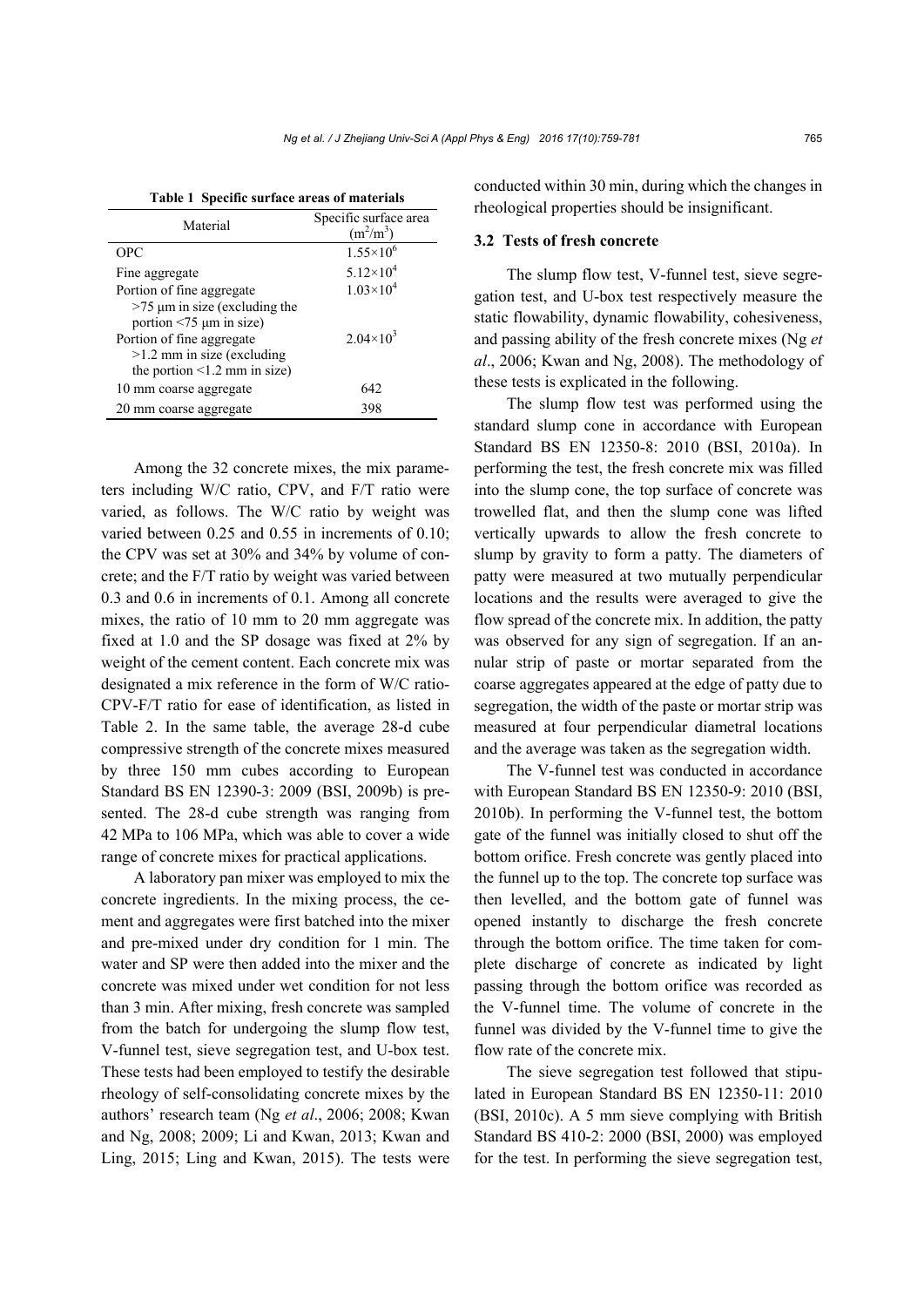| No.                     | Mix reference     | W/C ratio | $CPV$ $(\%$ | F/T ratio | 28-d cube compressive<br>strength (MPa) |
|-------------------------|-------------------|-----------|-------------|-----------|-----------------------------------------|
| $\mathbf{1}$            | $0.25 - 30 - 0.3$ |           |             | 0.3       | 100.2                                   |
| $\overline{c}$          | $0.25 - 30 - 0.4$ |           |             | 0.4       | 104.2                                   |
| $\mathfrak{Z}$          | $0.25 - 30 - 0.5$ | 0.25      | 30          | 0.5       | 93.5                                    |
| $\overline{\mathbf{4}}$ | $0.25 - 30 - 0.6$ |           |             | 0.6       | 93.6                                    |
| $\overline{5}$          | $0.35 - 30 - 0.3$ |           |             | 0.3       | 91.5                                    |
| $\sqrt{6}$              | $0.35 - 30 - 0.4$ | 0.35      | 30          | 0.4       | 89.1                                    |
| $\boldsymbol{7}$        | $0.35 - 30 - 0.5$ |           |             | 0.5       | 84.2                                    |
| $\,8\,$                 | $0.35 - 30 - 0.6$ |           |             | 0.6       | 81.5                                    |
| 9                       | $0.45 - 30 - 0.3$ |           |             | 0.3       | 69.4                                    |
| 10                      | $0.45 - 30 - 0.4$ | 0.45      | 30          | 0.4       | 73.7                                    |
| 11                      | $0.45 - 30 - 0.5$ |           |             | 0.5       | 74.0                                    |
| 12                      | $0.45 - 30 - 0.6$ |           |             | 0.6       | 74.6                                    |
| 13                      | $0.55 - 30 - 0.3$ |           |             | 0.3       | 47.4                                    |
| 14                      | $0.55 - 30 - 0.4$ | 0.55      |             | 0.4       | 54.4                                    |
| 15                      | $0.55 - 30 - 0.5$ |           | 30          | $0.5\,$   | 51.5                                    |
| 16                      | $0.55 - 30 - 0.6$ |           |             | 0.6       | 48.9                                    |
| 17                      | $0.25 - 34 - 0.3$ |           |             | 0.3       | 106.1                                   |
| 18                      | $0.25 - 34 - 0.4$ | 0.25      |             | 0.4       | 102.2                                   |
| 19                      | $0.25 - 34 - 0.5$ |           | 34          | 0.5       | 96.3                                    |
| 20                      | $0.25 - 34 - 0.6$ |           |             | 0.6       | 98.4                                    |
| 21                      | $0.35 - 34 - 0.3$ |           |             | 0.3       | 92.1                                    |
| 22                      | $0.35 - 34 - 0.4$ | 0.35      | 34          | 0.4       | 91.4                                    |
| 23                      | $0.35 - 34 - 0.5$ |           |             | 0.5       | 88.1                                    |
| 24                      | $0.35 - 34 - 0.6$ |           |             | 0.6       | 85.0                                    |
| 25                      | $0.45 - 34 - 0.3$ |           |             | 0.3       | 61.5                                    |
| 26                      | $0.45 - 34 - 0.4$ | 0.45      | 34          | 0.4       | 60.0                                    |
| 27                      | $0.45 - 34 - 0.5$ |           |             | 0.5       | 57.5                                    |
| 28                      | $0.45 - 34 - 0.6$ |           |             | 0.6       | 61.4                                    |
| 29                      | $0.55 - 34 - 0.3$ |           |             | 0.3       | 42.0                                    |
| 30                      | $0.55 - 34 - 0.4$ | 0.55      | 34          | 0.4       | 45.3                                    |
| 31                      | $0.55 - 34 - 0.5$ |           |             | 0.5       | 45.8                                    |
| 32                      | $0.55 - 34 - 0.6$ |           |             | 0.6       | 49.6                                    |

**Table 2 Mix proportions of concrete mixes** 

fresh concrete of approximately 10 L in volume was placed in a 300 mm diameter plastic container and then left undisturbed. After waiting for 15 min to allow settlement and bleeding to take place, the upper 2 L (approximately 4.8 kg) of concrete in the container was gently poured from a height of 500 mm onto the 5 mm sieve and allowed to drip through the sieve to be collected by a base receiver underneath. After the dripping had stopped, the proportion of mortar (in percentage) collected by the base receiver was determined by weighing, and was taken as the SSI of the concrete mix. In general, a concrete mix with lower cohesiveness would have a larger proportion of mortar dripped to the base receiver, and vice versa. Therefore, a higher SSI value generally indicates lower stability against segregation, and vice versa.

The U-box employed in the test had the same design as that described by Okamura and Ouchi (2003). Its shape resembled a U-shape, and has a storing compartment and a filling compartment. Between the two compartments, there was an opening provided with three plain round steel bars of 12 mm diameter. The bars simulated the obstruction due to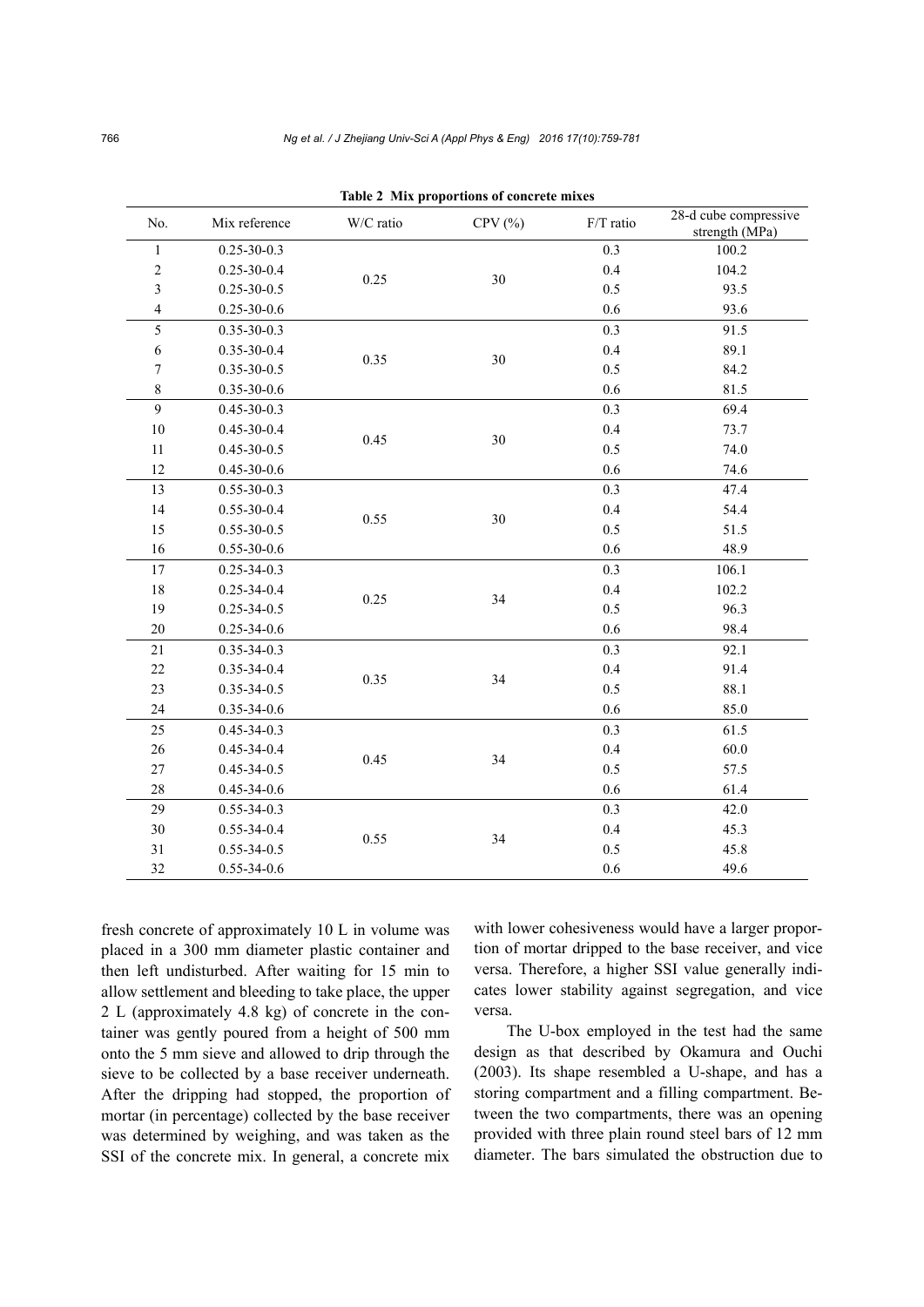closely spaced reinforcing bars in concrete construction. A vertical sliding gate was provided at the opening to control the flow of concrete. The sliding gate was initially closed at start of test and the whole storing compartment was gently filled up by fresh concrete. Then the sliding gate was lifted open to allow the flowing of concrete mix from the storing compartment to the filling compartment under its own weight. After the flow had ceased, the height of concrete in the filling compartment was measured as the filling height of the concrete mix.

#### **4 Determination of WFT, PFT, and MFT**

#### **4.1 Determination of WFT**

To determine the WFT in a concrete mix, the packing density  $\phi$  of all the solid particles in the concrete mix (cement plus aggregate) should first be measured using the wet packing test. The corresponding minimum voids ratio *u* can be determined from Eq. (10), and the excess water ratio  $u_w$ <sup>'</sup> (which means the ratio of the volume of excess water to the solid volume of all the particles) can be calculated per Eq. (11):

$$
u=(1-\phi)/\phi,\tag{10}
$$

$$
u_{\rm w} = u_{\rm w} - u,\tag{11}
$$

where  $u_w$  denotes the water ratio of the concrete mix (the ratio of the volume of water to the solid volume of all particles). From the overall particle size distribution results, the specific surface area  $A<sub>S</sub>$  of all the particles (i.e., the solid surface area per unit solid volume of all the particles) can be evaluated. With known values of  $u_w$  and  $A_s$ , the WFT, which has the physical meaning of being the average thickness of water films coating the solid particles, may be obtained as

$$
WFT = u_w'/A_S.
$$
 (12)

#### **4.2 Determination of PFT**

The determination of PFT follows a similar approach. Nevertheless, the authors have observed that the fines in the aggregate (i.e., the portion of aggregate finer than 75 μm) tended to intermix with the cementitious materials and water so that it became a non-separable part of the paste. Hence, it is necessary to redefine the paste. Using 75 μm as a dividing line, the authors suggest to define the powder as the particles finer than 75 μm (inclusive of the cementitious materials and the fines in the aggregate) and the powder paste as the mixture of water and powder (contrarily, the cement paste is the mixture of water and cement, without the inclusion of fines in the aggregate). Since normally a certain amount of fines exists in the aggregate and would form part of the paste, the paste should more appropriately be taken as the powder paste instead of the cement paste. Thus, the PV should consist of the volume of water, solid volume of cement, and solid volume of fines in the aggregate. Consequently, in the determination of packing density of aggregate for the purpose of calculating the PFT, the portion of aggregate finer than 75 μm should be excluded.

By means of the wet packing test, the packing density  $\phi_{g}$  of the aggregate particles >75 µm in size can be obtained. The corresponding minimum voids ratio  $u_{\rm g}$  can be determined from Eq. (13), and the excess paste ratio  $u_p$ <sup>'</sup> (which means the ratio of the volume of excess paste to the solid volume of the aggregate particles  $>75 \mu m$ ) can be evaluated per Eq. (14):

$$
u_{\rm g} = (1 - \phi_{\rm g})/\phi_{\rm g},\tag{13}
$$

$$
u_{\rm p} = u_{\rm p} - u_{\rm g},\tag{14}
$$

where  $u_p$  denotes the paste ratio of the concrete mix (the ratio of the PV to the solid volume of the aggregate particles  $>75 \mu m$ ). From the respective particle size distribution results, the specific surface area  $A_G$ of the aggregate particles  $>75 \mu m$  (i.e., the solid surface area per unit solid volume of the aggregate particles  $>75 \mu m$ ) can be evaluated. With known values of  $u_p'$  and  $A_G$ , the PFT, which has the physical meaning of being the average thickness of paste films coating the aggregate particles >75 μm, may be obtained as

$$
PFT = u_p / A_G. \tag{15}
$$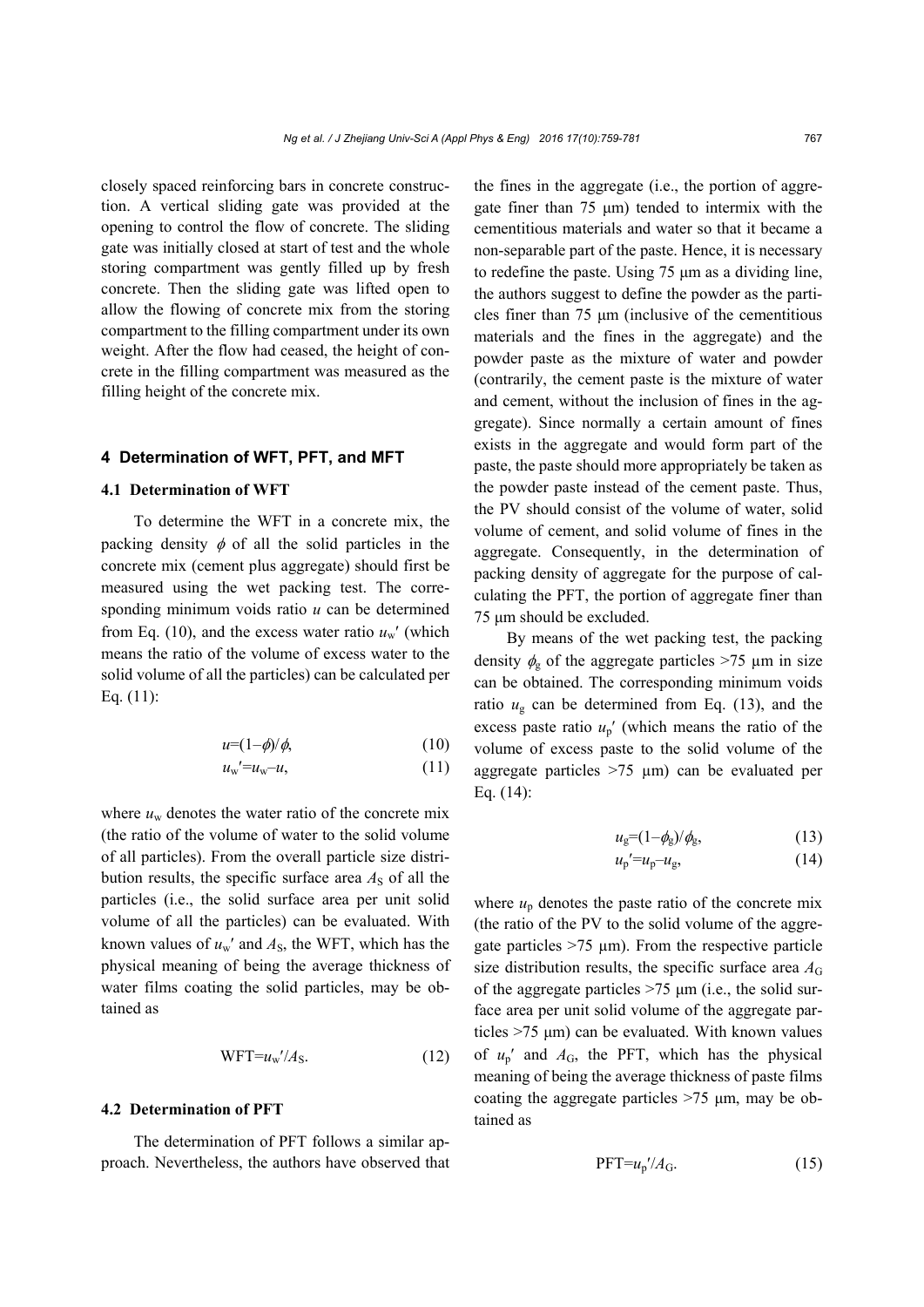### **4.3 Determination of MFT**

The determination of MFT also follows a similar approach. Nevertheless, the authors have observed that when a concrete mix exhibited sign of segregation, the fine aggregate particles finer than 1.2 mm tended to be staying with the paste. In view of this observation, it has been postulated that the fine aggregate particles <1.2 mm would behave in a different manner from the larger size particles, such that the coherent mixture of paste and fine aggregate particles <1.2 mm would have greater influence on the rheological properties of concrete compared to the mixture of paste and fine aggregate with 5.0 mm maximum size (Kwan and Li, 2014; Kwan and Ling, 2015). Herein, the authors suggest to redefine the mortar portion of concrete as the mixture of paste and fine aggregate particles finer than 1.2 mm (it is in fact usual to use mortar mixes containing fine aggregates of maximum size up to 1.2 mm for screeding, rendering and blockwork applications). Consequently, in the determination of packing density of aggregate for the purpose of calculating the MFT, all the aggregate particles larger than 1.2 mm should be included.

Using the wet packing test, the packing density  $\phi_c$  of the aggregate particles >1.2 mm in size can be obtained. The corresponding minimum voids ratio  $u_c$ can be determined from Eq. (16), and the excess mortar ratio  $u_{m}$ ' (which means the ratio of the volume of excess mortar to the solid volume of the aggregate particles >1.2 mm) can be calculated per Eq. (17):

$$
u_{\rm c} = (1 - \phi_{\rm c})/\phi_{\rm c},\tag{16}
$$

$$
u_{\rm m} = u_{\rm m} - u_{\rm c},\tag{17}
$$

where  $u_m$  denotes the mortar ratio of the concrete mix (the ratio of the volume of mortar to the solid volume of the aggregate particles >1.2 mm). From the respective particle size distribution results, the specific surface area  $A_C$  of the aggregate particles  $>1.2$  mm (i.e., the solid surface area per unit solid volume of the aggregate particles >1.2 mm) can be evaluated. With known values of  $u_m'$  and  $A_c$ , the MFT, which has the physical meaning of being the average thickness of mortar films coating the aggregate particles  $>1.2$  mm, may be obtained as

$$
MFT = u_m'/A_C.
$$
 (18)

#### **4.4 Redefining aggregate classifications**

The foregoing discussion has pointed out that as far as the paste is concerned, the portion of aggregate particles finer than 75 µm in size (generally referred to as the fines content) tends to be intermixed with the cementitious materials and water to form part of the paste, which is collectively referred to as the powder paste by the authors. In fact, the fines content influences the rheology of concrete in a different manner from the remaining portion of fine aggregate (Fung *et al*., 2009b; Kwan *et al*., 2014). Furthermore, from extensive research on high-flowability concrete, the authors' research team has found that whilst the portion of aggregate particles larger than 1.2 mm in size tends to segregate from the paste, the portion of fine aggregate particles finer than 1.2 mm in size tends to stay with the paste to form a coherent mass, which is defined as the mortar portion by the authors (Ng *et al*., 2006; 2008; Kwan and Ng, 2009).

Based on the above-mentioned phenomena, in calculating the PFT, the fines content is included in the PV but excluded in the solid surface area to be coated, while in calculating the MFT, the portion of fine aggregate finer than 1.2 mm is included in the mortar volume but excluded in the solid surface area to be coated (Kwan and Li, 2014). Regarding the effect of aggregate proportioning on the rheology of concrete, the authors advocate the redefinition of classes of aggregate (Kwan and Ling, 2015), as given in the following. According to the new classification, the fine aggregate is redefined such that it has a particle size of smaller than 1.2 mm, the coarse aggregate is redefined such that it has a particle size of larger than 5 mm, and a new class named as the medium aggregate is defined as the aggregate having a particle size of larger than 1.2 mm but smaller than 5 mm.

The authors further advocate that the three-tier concrete mix design method for HPC should be based on the new classification of aggregates. This would result in better aggregate proportioning in concrete mixes, which not only improve the rheology, but also allows possible reduction of CPV to achieve the same desired workability (Kwan and Ling, 2015), so as to reduce the cement consumption and enhance the sustainability of concrete construction.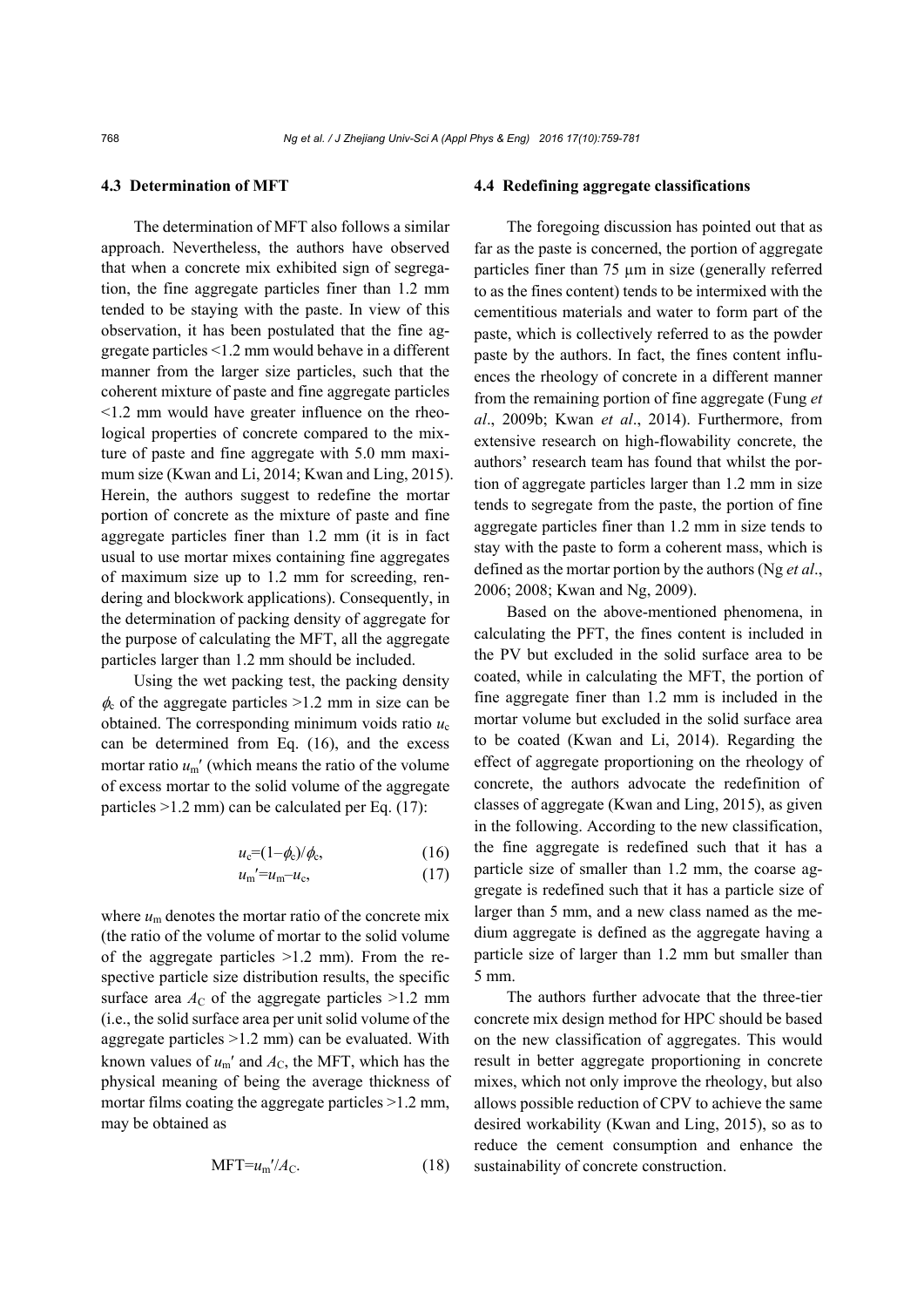# **5 Experimental results of rheological properties**

From the slump flow test, the flow spread results obtained are tabulated in the second column of Table 3 and plotted against the W/C ratio for different CPV and F/T ratios in Fig. 4. It is found that over the range of W/C ratio covered, at all CPV and F/T ratios, the flow spread increased with the W/C ratio at a gradually diminishing rate. Moreover, the flow spread was generally higher when the CPV was larger. These phenomena can be explained by the increase in water content at increasing W/C ratio and/or CPV. Meanwhile, it can be seen from Fig. 4 that at the same W/C ratio and CPV, the flow spread decreased with increasing F/T ratio. The underlying reason might be when the F/T ratio was higher, the surface area of aggregates was larger and the inter-particle friction became greater.

For a number of concrete mixes, segregation was

| Mix reference     | Flow spread<br>(mm) | Segregation<br>width (mm) | Flow rate<br>(ml/s) | SSI<br>$(\%)$    | Filling height<br>(mm) |
|-------------------|---------------------|---------------------------|---------------------|------------------|------------------------|
| $0.25 - 30 - 0.3$ | 200                 | $\mathbf{0}$              | $\boldsymbol{0}$    | $\mathbf{0}$     | $\boldsymbol{0}$       |
| $0.25 - 30 - 0.4$ | 200                 | $\boldsymbol{0}$          | $\boldsymbol{0}$    | $\boldsymbol{0}$ | $\boldsymbol{0}$       |
| $0.25 - 30 - 0.5$ | 200                 | $\boldsymbol{0}$          | $\boldsymbol{0}$    | $\boldsymbol{0}$ | $\boldsymbol{0}$       |
| $0.25 - 30 - 0.6$ | 200                 | $\boldsymbol{0}$          | $\boldsymbol{0}$    | $\boldsymbol{0}$ | $\boldsymbol{0}$       |
| $0.35 - 30 - 0.3$ | 518                 | 35                        | 493                 | 1.2              | 23                     |
| $0.35 - 30 - 0.4$ | 488                 | $\boldsymbol{0}$          | 206                 | 0.1              | 18                     |
| $0.35 - 30 - 0.5$ | 353                 | $\boldsymbol{0}$          | 23                  | $\mathbf{0}$     | $\boldsymbol{0}$       |
| $0.35 - 30 - 0.6$ | 323                 | $\boldsymbol{0}$          | 8                   | $\boldsymbol{0}$ | $\overline{0}$         |
| $0.45 - 30 - 0.3$ | 645                 | 102                       | 1245                | 17.9             | 84                     |
| $0.45 - 30 - 0.4$ | 630                 | $\mathbf{0}$              | 757                 | 6.4              | 84                     |
| $0.45 - 30 - 0.5$ | 630                 | $\overline{0}$            | 470                 | 1.7              | 38                     |
| $0.45 - 30 - 0.6$ | 575                 | $\boldsymbol{0}$          | 123                 | 1.0              | 31                     |
| $0.55 - 30 - 0.3$ | 760                 | 175                       | 2522                | 28.8             | $80\,$                 |
| $0.55 - 30 - 0.4$ | 730                 | 84                        | 1363                | 28.4             | 44                     |
| $0.55 - 30 - 0.5$ | 665                 | 91                        | 1108                | 16.9             | 28                     |
| $0.55 - 30 - 0.6$ | 585                 | 13                        | 167                 | 9.0              | 45                     |
| $0.25 - 34 - 0.3$ | 318                 | $\boldsymbol{0}$          | 112                 | $\boldsymbol{0}$ | $\boldsymbol{0}$       |
| $0.25 - 34 - 0.4$ | 200                 | $\boldsymbol{0}$          | $\boldsymbol{0}$    | $\boldsymbol{0}$ | $\boldsymbol{0}$       |
| $0.25 - 34 - 0.5$ | 200                 | $\boldsymbol{0}$          | $\boldsymbol{0}$    | $\boldsymbol{0}$ | $\boldsymbol{0}$       |
| $0.25 - 34 - 0.6$ | 200                 | $\boldsymbol{0}$          | $\boldsymbol{0}$    | $\boldsymbol{0}$ | $\boldsymbol{0}$       |
| $0.35 - 34 - 0.3$ | 695                 | 18                        | 1050                | 14.3             | 180                    |
| $0.35 - 34 - 0.4$ | 650                 | $\boldsymbol{0}$          | 762                 | 8.5              | 172                    |
| $0.35 - 34 - 0.5$ | 643                 | $\boldsymbol{0}$          | 307                 | 5.8              | 190                    |
| $0.35 - 34 - 0.6$ | 576                 | $\boldsymbol{0}$          | 269                 | 0.4              | 306                    |
| $0.45 - 34 - 0.3$ | 820                 | 146                       | 1792                | 56.4             | 160                    |
| $0.45 - 34 - 0.4$ | 780                 | 121                       | 1157                | 38.0             | 170                    |
| $0.45 - 34 - 0.5$ | 725                 | 65                        | 1181                | 44.3             | 185                    |
| $0.45 - 34 - 0.6$ | 670                 | $\mathbf{0}$              | 350                 | 28.0             | 310                    |
| $0.55 - 34 - 0.3$ | 903                 | 132                       | 3361                | 47.6             | 150                    |
| $0.55 - 34 - 0.4$ | 838                 | 87                        | 1814                | 54.6             | 186                    |
| $0.55 - 34 - 0.5$ | 758                 | 104                       | 1575                | 47.3             | 210                    |
| $0.55 - 34 - 0.6$ | 807                 | 38                        | 1425                | 31.9             | 336                    |

**Table 3 Experimental results of concrete rheology**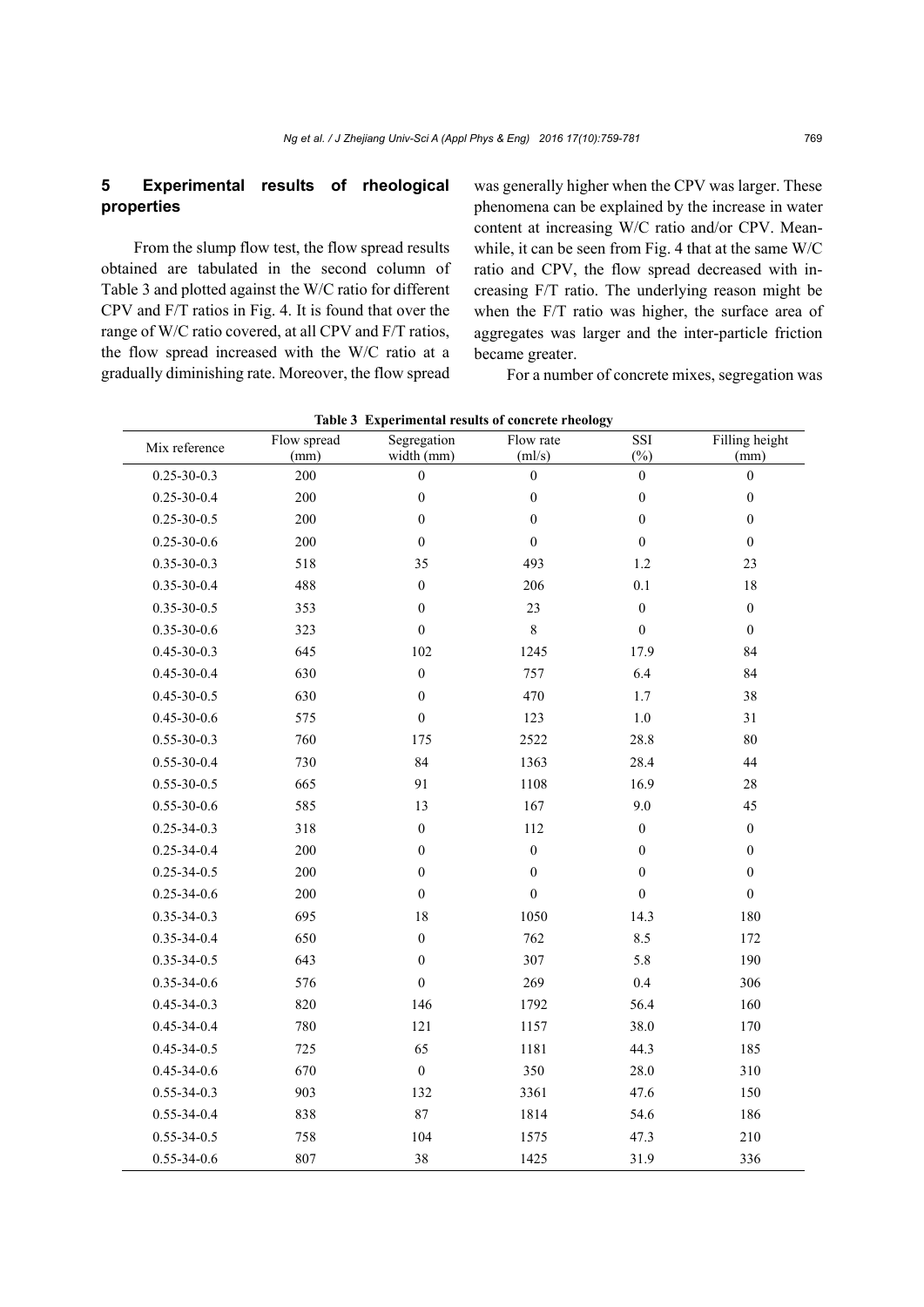noticed during the slump flow test and the segregation width was measured, as listed in the third column of Table 3. By observation, when the segregation width was greater than 50 mm, the segregation problem appeared to be serious. Therefore, a segregation width >50 mm may be regarded as an indicator of serious segregation. In Fig. 4, the data points corresponding to those concrete mixes exhibiting serious segregation are circled for ease of visualisation. Apparently, serious segregation often occurred at W/C ratio of 0.45 or higher, and/or at F/T ratio of 0.4 or lower.

From the V-funnel test, the flow rate results obtained are tabulated in the fourth column of Table 3 and plotted against the W/C ratio for different CPV and F/T ratios in Fig. 5. It is seen that for all CPV and F/T ratios, the flow rate increased with the W/C ratio at an approximately constant rate. Moreover, the flow rate was generally higher at larger CPV. The underlying reason of these observations would be due to the increased water content at increasing W/C ratio and/or CPV. Meanwhile, Fig. 5 also reveals that at constant W/C ratio and CPV, the flow rate decreased as the F/T ratio increased.

From the sieve segregation test, the SSI results obtained are listed in the fifth column of Table 3 and plotted against the W/C ratio for different CPV and F/T ratios in Fig. 6. It is noted that at relatively low W/C ratios, the SSI was almost zero, while at W/C ratios exceeding a certain value, the SSI began to increase with the W/C ratio. Moreover, at a larger CPV or a lower F/T ratio, the SSI started to increase at lower W/C ratio; such that at the same W/C ratio, the SSI was higher. Thus, the segregation stability (and cohesiveness) of a concrete mix is in general higher at lower W/C ratio, smaller CPV or higher F/T ratio. To examine the relation between SSI and segregation behaviour, the data points corresponding to those concrete mixes exhibiting serious segregation during slump flow test are circled in Fig. 6. Apparently, the majority of concrete mixes having SSI of higher than 20% had segregation problem. Therefore, it is suggested that the SSI may be limited to 20%, above which the concrete mix would be prone to segregation.

From the U-box test, the filling height results obtained are tabulated in the last column of Table 3 and plotted against the W/C ratio for different CPV



and F/T ratios in Fig. 7. It is observed that at relatively low W/C ratios, the filling height remained at almost zero, while at W/C ratios exceeding a certain value,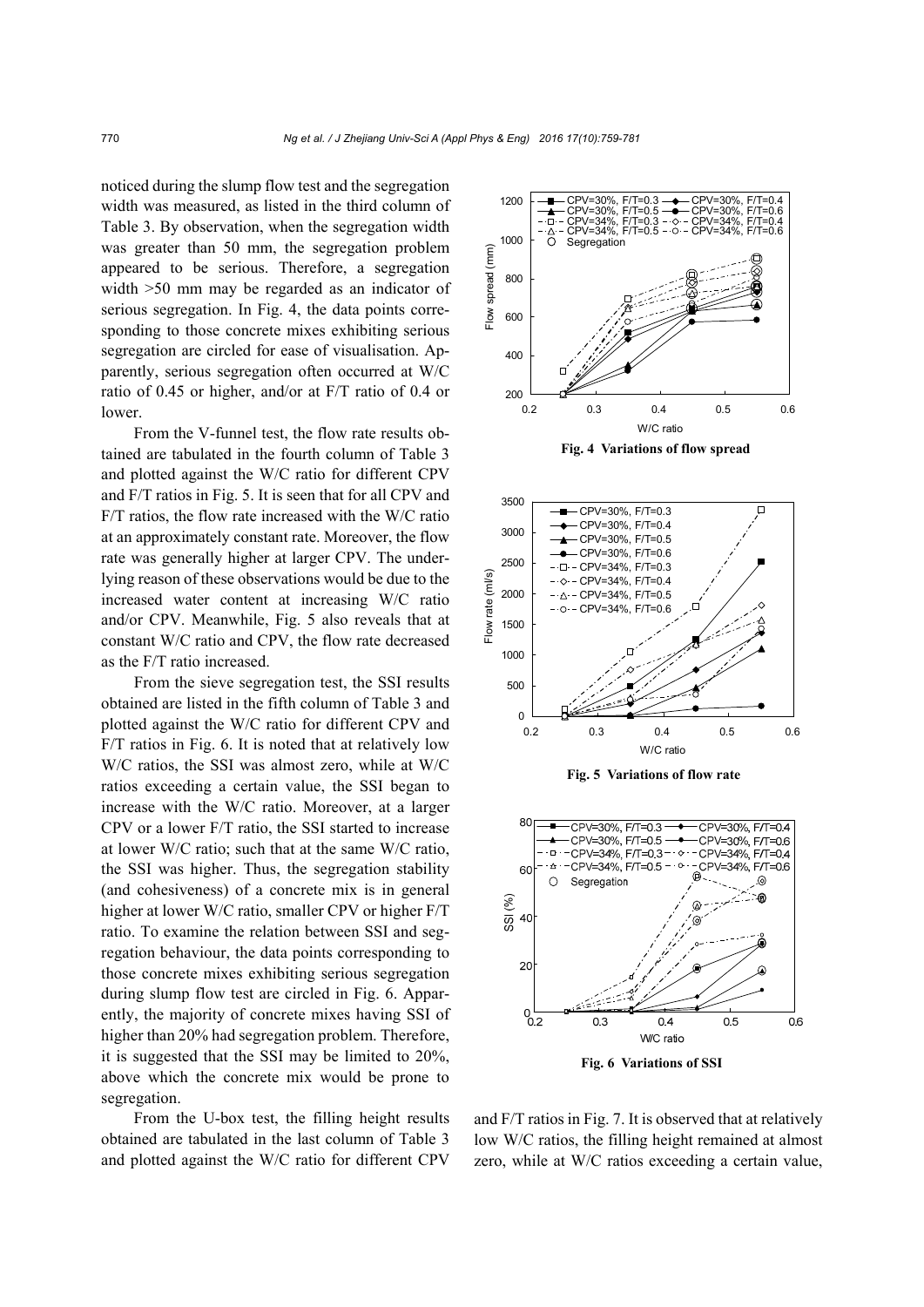the filling height began to increase with the W/C ratio until reaching a certain maximum value. Comparing the results of concrete mixes at CPV of 30% and 34%, it is evident that at a larger CPV, the filling height started to increase at a lower W/C ratio; such that at the same W/C ratio, the filling height was considerably higher. Thus, the passing ability of a concrete mix is in general better at higher W/C ratio or larger CPV. It is also noticed that the F/T ratio had a bearing on the passing ability but its effect seemed to be coupled with the CPV. At a CPV equal to 30%, the filling height decreased with increasing F/T ratio, whilst at a CPV equal to 34%, the filling height increased with increasing F/T ratio.



**Fig. 7 Variations of U-box filling height** 

### **6 Packing density and film thickness results**

In the following, the experimental results of packing densities, WFT, PFT, and MFT are inspected. The packing density result of all solid particles in the concrete is presented in the second column of Table 4, where the values were within the range from 0.873 to 0.894. Maximum values of packing density were generally attained at F/T ratios of 0.3 to 0.5. Besides, the packing density result of the portion of aggregate >75 μm is presented in the second column of Table 5, where the values were ranging from 0.735 to 0.743 with a peak value of 0.743 occurring at F/T ratio of 0.4. The packing density result of the portion of aggregate >1.2 mm is presented in the second column of Table 6 (p.773), where the values were ranging from 0.654 to 0.710 with a peak value of 0.710 occurring at F/T ratio of 0.5.

Despite the apparently small changes of packing densities in the above, the corresponding excess water ratios, excess paste ratios, and excess mortar ratios varied considerably, as tabulated in Tables 4 to 6. For example, at W/C ratio of 0.25 and CPV of 30%, while the packing density of all solid particles varied between 0.880 and 0.890 (equivalent to a change of 1.1%), the excess water ratio ranged from 0.023 to 0.035 (i.e., an increase of 52%). Similarly, while the packing density of aggregate particles >75 μm varied between 0.735 and 0.743 (equivalent to a change of 1.1%), the excess paste ratio ranged from 0.123 to 0.166 (i.e., an increase of 35%). Likewise, while the packing density of aggregate particles >1.2 mm varied between 0.654 and 0.710 (equivalent to a change of 8.6%), the excess mortar ratio ranged from 0.245 to 0.857 (i.e., an increase of 250%).

For evaluation of film thicknesses, the specific surface areas of all the solid particles, portion of aggregate particles >75 μm, and portion of aggregate particles >1.2 mm in the concrete mixes have been computed from their respective particle size distributions, and are tabulated respectively in Tables 4, 5, and 6. From these results, it is obvious that the specific surface areas are heavily dependent on the mix parameters including W/C ratio, CPV, and F/T ratio. In principle, a lower W/C ratio, a larger CPV or a higher F/T ratio would proliferate the surface area of all solid particles to be coated by water films, whereas a higher F/T ratio would proliferate the surface area of aggregate particles >75 µm to be coated by paste films as well as the surface area of aggregate particles >1.2 mm to be coated by mortar films.

Based on the above results, the WFT, PFT, and MFT values of each concrete mix may be calculated per Eq.  $(12)$ , Eq.  $(15)$ , and Eq.  $(18)$ , respectively, as tabulated in the last columns of Tables 4 to 6. As shown in Table 4, the WFT is ranging between 0.072 μm and 0.588 μm, and is always increasing with the W/C ratio and CPV but decreasing with increasing F/T ratio. As shown in Table 5, the PFT is ranging between 26.5 μm and 63.9 μm, and is always increasing with the CPV but decreasing with increasing F/T ratio. As shown in Table 6, the MFT is ranging between 0.33 mm and 0.92 mm, and is always increasing with the CPV and F/T ratio. It should be noted that the respective ranges of WFT, PFT, and MFT values had different order of magnitudes.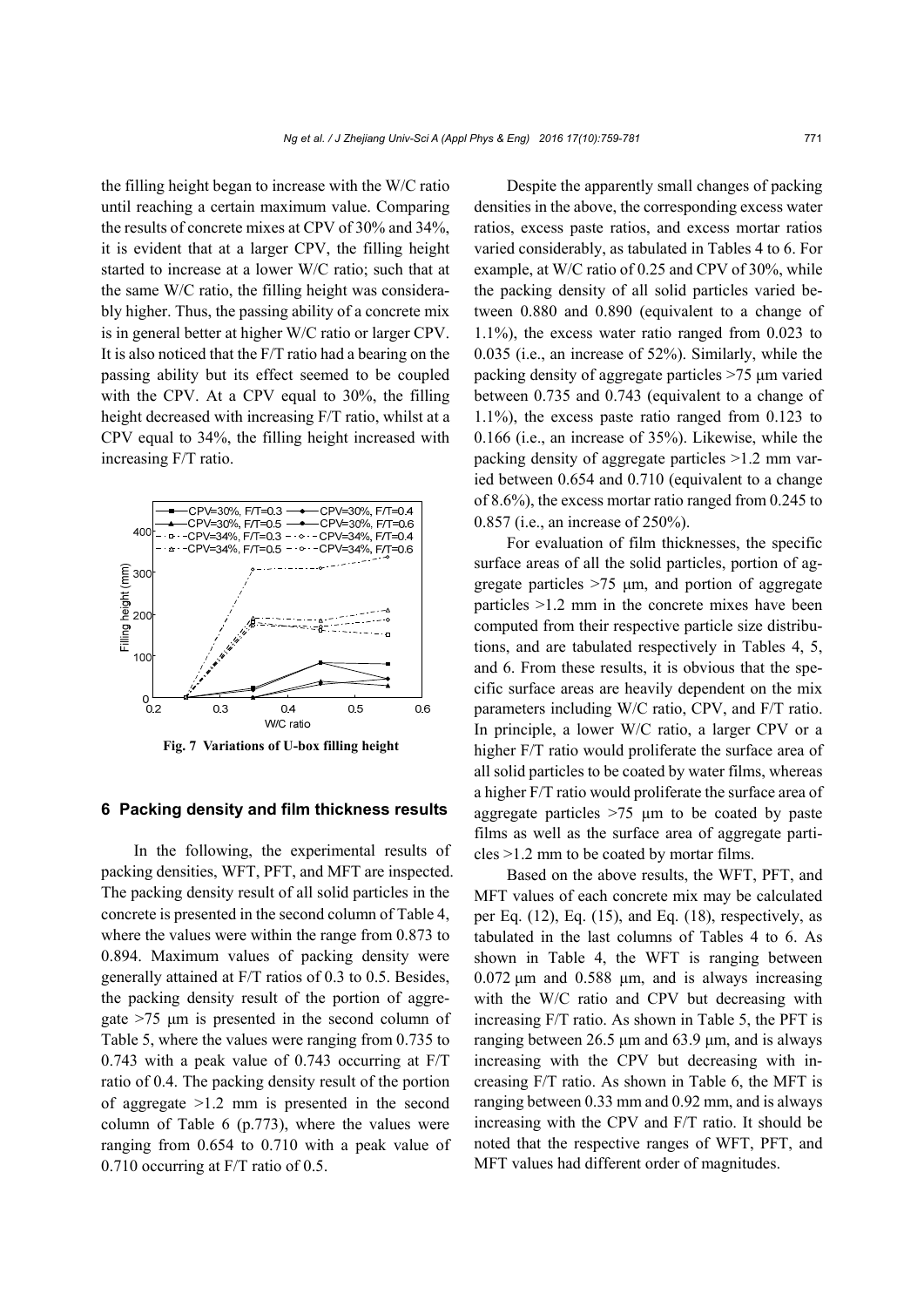| Mix reference     | Packing density of<br>all solid particles | Water ratio | Excess water ratio | Surface area of all solid<br>particles $(m^2/m^3)$ | $WFT(\mu m)$ |
|-------------------|-------------------------------------------|-------------|--------------------|----------------------------------------------------|--------------|
| $0.25 - 30 - 0.3$ | 0.890                                     |             | 0.035              | 306214                                             | 0.114        |
| $0.25 - 30 - 0.4$ | 0.886                                     |             | 0.030              | 310386                                             | 0.097        |
| $0.25 - 30 - 0.5$ | 0.882                                     | 0.159       | 0.025              | 314517                                             | 0.079        |
| $0.25 - 30 - 0.6$ | 0.880                                     |             | 0.023              | 318608                                             | 0.072        |
| $0.35 - 30 - 0.3$ | 0.889                                     |             | 0.066              | 271215                                             | 0.243        |
| $0.35 - 30 - 0.4$ | 0.890                                     |             | 0.067              | 275504                                             | 0.243        |
| $0.35 - 30 - 0.5$ | 0.888                                     | 0.191       | 0.065              | 279751                                             | 0.232        |
| $0.35 - 30 - 0.6$ | 0.882                                     |             | 0.057              | 283957                                             | 0.201        |
| $0.45 - 30 - 0.3$ | 0.886                                     |             | 0.088              | 243755                                             | 0.361        |
| $0.45 - 30 - 0.4$ | 0.887                                     |             | 0.090              | 248136                                             | 0.363        |
| $0.45 - 30 - 0.5$ | 0.889                                     | 0.217       | 0.092              | 252474                                             | 0.364        |
| $0.45 - 30 - 0.6$ | 0.879                                     |             | 0.079              | 256771                                             | 0.308        |
| $0.55 - 30 - 0.3$ | 0.888                                     |             | 0.111              | 221636                                             | 0.501        |
| $0.55 - 30 - 0.4$ | 0.890                                     | 0.237       | 0.113              | 226090                                             | 0.500        |
| $0.55 - 30 - 0.5$ | 0.887                                     |             | 0.110              | 230502                                             | 0.477        |
| $0.55 - 30 - 0.6$ | 0.884                                     |             | 0.106              | 234871                                             | 0.451        |
| $0.25 - 34 - 0.3$ | 0.883                                     |             | 0.051              | 351970                                             | 0.145        |
| $0.25 - 34 - 0.4$ | 0.880                                     | 0.184       | 0.048              | 355988                                             | 0.135        |
| $0.25 - 34 - 0.5$ | 0.876                                     |             | 0.042              | 359967                                             | 0.117        |
| $0.25 - 34 - 0.6$ | 0.873                                     |             | 0.039              | 363907                                             | 0.107        |
| $0.35 - 34 - 0.3$ | 0.890                                     |             | 0.098              | 312765                                             | 0.313        |
| $0.35 - 34 - 0.4$ | 0.894                                     | 0.222       | 0.103              | 316914                                             | 0.325        |
| $0.35 - 34 - 0.5$ | 0.890                                     |             | 0.098              | 321023                                             | 0.305        |
| $0.35 - 34 - 0.6$ | 0.879                                     |             | 0.084              | 325093                                             | 0.258        |
| $0.45 - 34 - 0.3$ | 0.890                                     |             | 0.129              | 281759                                             | 0.458        |
| $0.45 - 34 - 0.4$ | 0.889                                     | 0.253       | 0.128              | 286012                                             | 0.448        |
| $0.45 - 34 - 0.5$ | 0.887                                     |             | 0.126              | 290224                                             | 0.434        |
| $0.45 - 34 - 0.6$ | 0.883                                     |             | 0.120              | 294396                                             | 0.408        |
| $0.55 - 34 - 0.3$ | 0.887                                     |             | 0.151              | 256624                                             | 0.588        |
| $0.55 - 34 - 0.4$ | 0.889                                     | 0.278       | 0.153              | 260961                                             | 0.586        |
| $0.55 - 34 - 0.5$ | 0.883                                     |             | 0.145              | 265257                                             | 0.547        |
| $0.55 - 34 - 0.6$ | 0.881                                     |             | 0.143              | 269511                                             | 0.531        |

**Table 4 Water film thickness (WFT) of concrete mixes** 

**Table 5 Paste film thickness (PFT) of concrete mixes** 

| Mix reference | Packing density of aggregate<br>particles $>75 \mu m$ | Paste ratio | Excess paste<br>ratio | Surface area of aggregate<br>particles >75 $\mu$ m (m <sup>2</sup> /m <sup>3</sup> ) | <b>PFT</b><br>$(\mu m)$ |
|---------------|-------------------------------------------------------|-------------|-----------------------|--------------------------------------------------------------------------------------|-------------------------|
| $wc-30-0.3$   | 0.739                                                 | 0.477       | 0.123                 | 3330                                                                                 | 37.2                    |
| $wc-30-0.4$   | 0.743                                                 | 0.493       | 0.147                 | 4289                                                                                 | 34.3                    |
| $wc-30-0.5$   | 0.740                                                 | 0.510       | 0.158                 | 5260                                                                                 | 30.2                    |
| $wc-30-0.6$   | 0.735                                                 | 0.526       | 0.166                 | 6243                                                                                 | 26.5                    |
| $wc-34-0.3$   | 0.739                                                 | 0.566       | 0.213                 | 3330                                                                                 | 63.9                    |
| $wc-34-0.4$   | 0.743                                                 | 0.583       | 0.238                 | 4289                                                                                 | 55.3                    |
| $wc-34-0.5$   | 0.740                                                 | 0.601       | 0.250                 | 5260                                                                                 | 47.5                    |
| $wc-34-0.6$   | 0.735                                                 | 0.619       | 0.258                 | 6243                                                                                 | 41.4                    |

Note: wc stands for the W/C ratio, whose value may be 0.25, 0.35, 0.45 or 0.55 in this table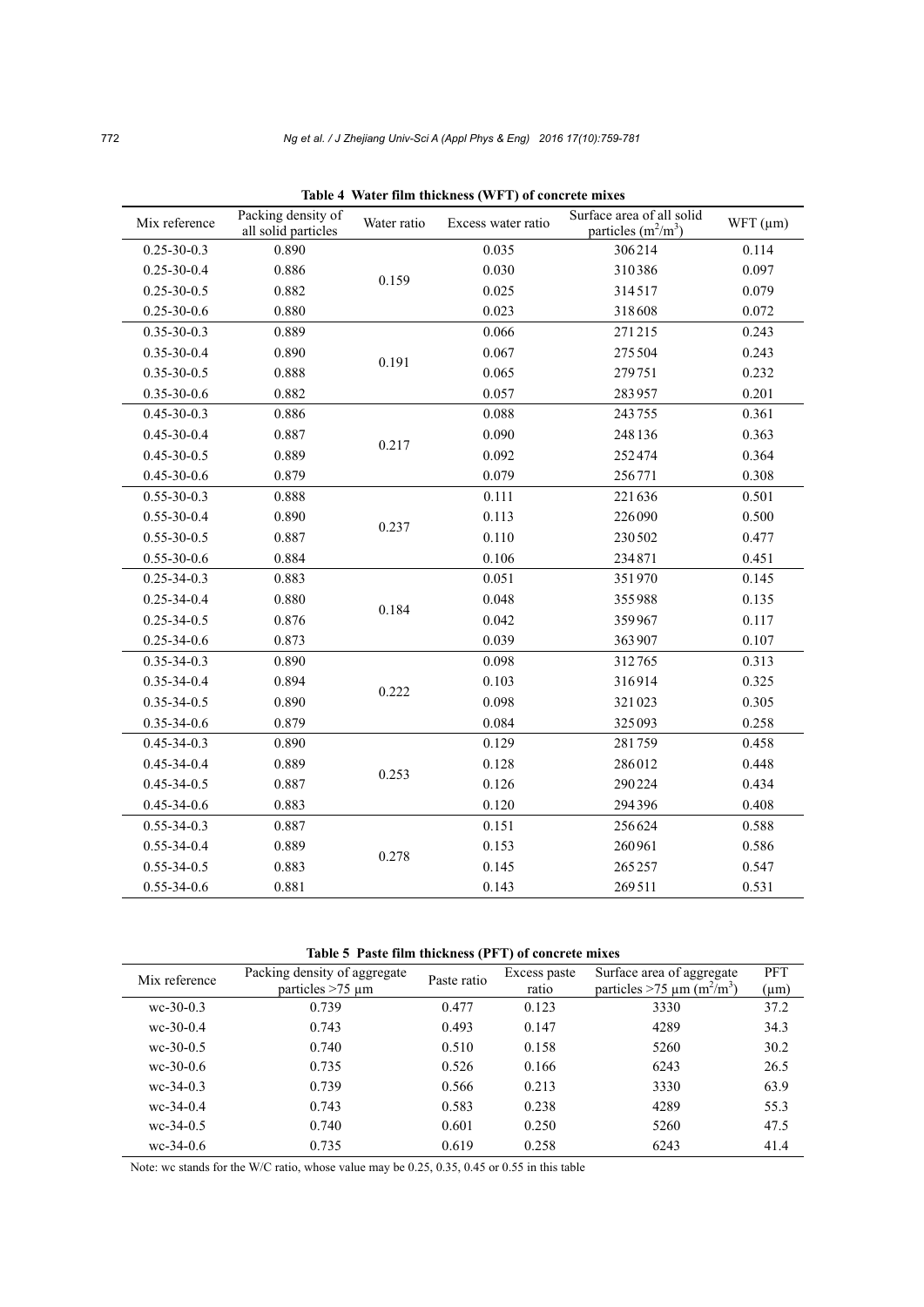| TADIC O TYLOLIAI THIII UHUKHUSS (TYLE L J OL CONCLUU HIIAUS |                                                       |                 |                        |                                                                                    |                    |  |  |
|-------------------------------------------------------------|-------------------------------------------------------|-----------------|------------------------|------------------------------------------------------------------------------------|--------------------|--|--|
| Mix reference                                               | Packing density of aggre-<br>gate particles $>1.2$ mm | Mortar<br>ratio | Excess mortar<br>ratio | Surface area of aggregate<br>particles $>1.2$ mm (m <sup>2</sup> /m <sup>3</sup> ) | <b>MFT</b><br>(mm) |  |  |
| $wc-30-0.3$                                                 | 0.654                                                 | 0.774           | 0.245                  | 740                                                                                | 0.33               |  |  |
| $wc-30-0.4$                                                 | 0.687                                                 | 0.926           | 0.470                  | 836                                                                                | 0.56               |  |  |
| $wc-30-0.5$                                                 | 0.710                                                 | 1.104           | 0.696                  | 949                                                                                | 0.73               |  |  |
| $wc-30-0.6$                                                 | 0.685                                                 | 1.317           | 0.857                  | 1084                                                                               | 0.79               |  |  |
| $wc-34-0.3$                                                 | 0.654                                                 | 0.881           | 0.352                  | 740                                                                                | 0.48               |  |  |
| $wc-34-0.4$                                                 | 0.687                                                 | 1.042           | 0.586                  | 836                                                                                | 0.70               |  |  |
| $wc-34-0.5$                                                 | 0.710                                                 | 1.232           | 0.824                  | 949                                                                                | 0.87               |  |  |
| $wc-34-0.6$                                                 | 0.685                                                 | 1.457           | 0.997                  | 1084                                                                               | 0.92               |  |  |

**Table 6 Mortar film thickness (MFT) of concrete mixes** 

Note: wc stands for the W/C ratio, whose value may be 0.25, 0.35, 0.45 or 0.55 in this table

#### **7 Combined effects of WFT, PFT, and MFT**

#### **7.1 Effects of film thicknesses on flow spread**

The flow spread is plotted against the WFT in Fig. 8a. The graph reveals that when the WFT was smaller than  $0.14 \mu m$ , the flow spread was very close to 200 mm (because the slump cone had a base diameter of 200 mm, this flow spread value means no flowability). On the other hand, when the WFT was larger than  $0.14 \mu m$ , the flow spread increased with the WFT at a diminishing rate. By conducting multivariable regression analysis, the correlation between flow spread and WFT, PFT, and MFT is studied. The best-fit curves so obtained are plotted in the same figure, in which the formulas of regression result are also shown. It can be seen that every data point lies very closely to one of the flow spread versus WFT curves. The coefficient of correlation  $R^2$ achieved is as high as 0.961, demonstrating that the film thicknesses are key factors governing the flow spread.

In order to reflect the individual effects of the PFT and MFT, at a constant WFT of 0.40  $\mu$ m, the flow spread is plotted against the PFT for distinct values of MFT using the regression formula obtained above, as shown in Fig. 8b. The graph reveals that at the same WFT, the flow spread increased with the PFT at a diminishing rate, indicating that the PFT has positive effect on the flow spread. In contrast, the flow spread changed with the MFT marginally, indicating that the MFT has minor effect on the flow spread.



**Fig. 8 (a) Flow spread versus WFT; (b) Variations of flow spread at WFT equal to 0.4 μm**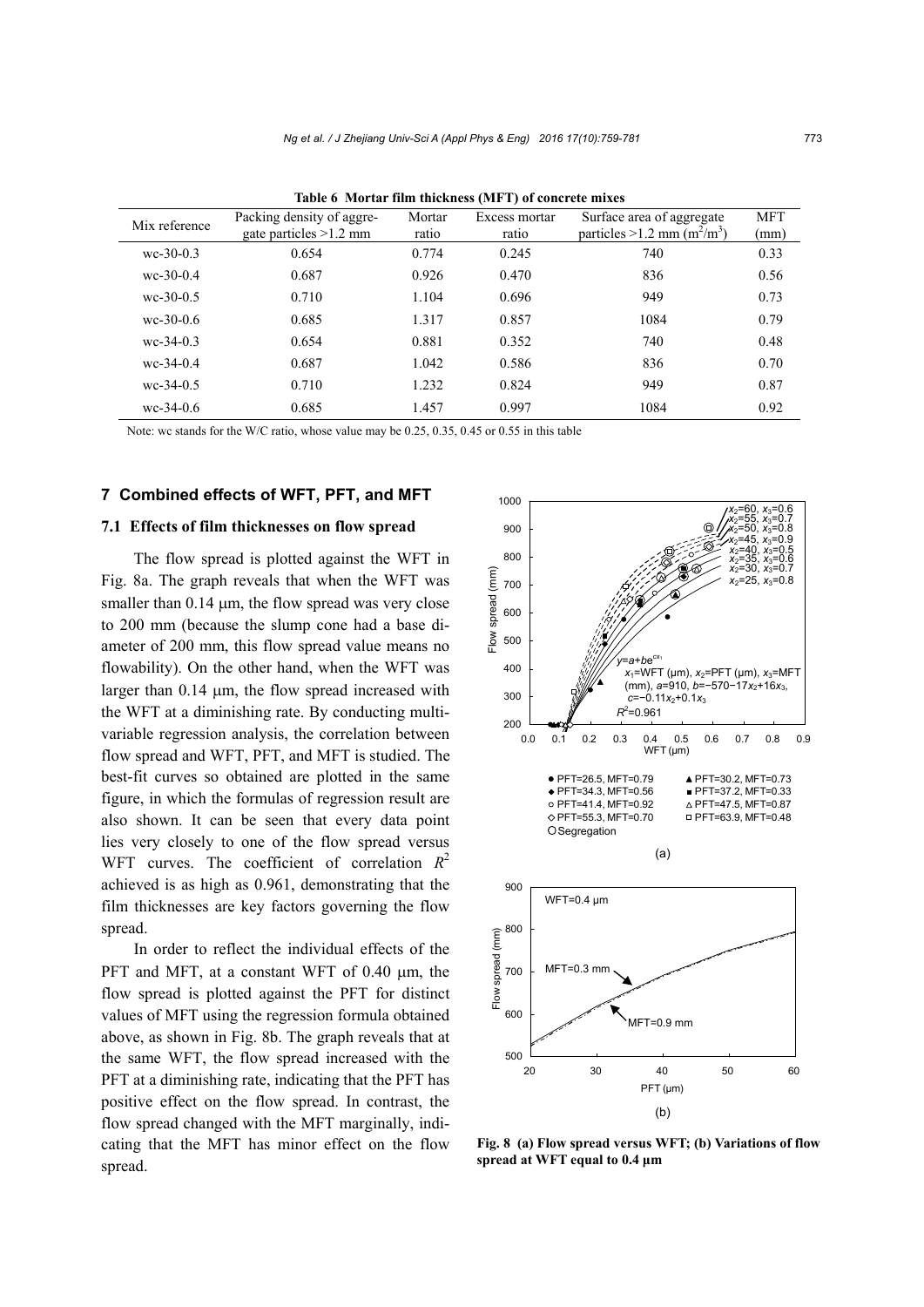For concrete mixes having segregation widths larger than 50 mm, the corresponding data points are circled in the figure. It is notable that at WFT exceeding 0.40 µm, serious segregation was likely to occur. Therefore, when the WFT is larger than 0.40 um, preventive measures against segregation such as reducing the SP dosage and/or lowering the W/CM ratio should be adopted.

#### **7.2 Effects of film thicknesses on flow rate**

The flow rate is plotted against the WFT in Fig. 9a. The graph reveals that at WFT smaller than 0.14 µm, the flow rate remained near to zero but at larger WFT, the flow rate increased with the WFT at a gradually increasing rate. By conducting multivariable regression analysis, the correlation between flow rate and WFT, PFT, and MFT is studied. The best-fit curves so obtained are plotted in the same figure, in which the formulas of regression result are shown. A fairly high  $R^2$  value of 0.942 is achieved, demonstrating that the film thicknesses are key factors governing the flow rate.

In order to reflect the individual effects of the PFT and MFT, at a constant WFT of  $0.40 \mu m$ , the flow rate is plotted against the PFT for distinct values of MFT using the regression formula obtained above, as shown in Fig. 9b. The graph reveals that at the same WFT, the flow rate increased linearly with the PFT, indicating that the PFT has positive effect on the flow rate. Conversely, the flow rate dropped significantly when the MFT increased, indicating that the MFT has negative effect on the flow rate. Such negative effect might be due to the need to overcome a higher viscosity of concrete with larger MFT by the dynamic shear strain arisen during the V-funnel test, resulting in a lower flow rate.

#### **7.3 Effects of film thicknesses on SSI**

The SSI is plotted against the WFT in Fig. 10a. The graph reveals that when the WFT was smaller than a certain value which is dependent on the PFT and MFT, the SSI was almost zero but at larger WFT, the SSI increased with the WFT at a gradually increasing rate. Furthermore, it should be noted that when the WFT increased to beyond 0.40  $\mu$ m, the majority of SSI results exceeded the 20% limit, above which the concrete mix would be susceptible to segregation. By conducting multi-variable regression analysis, the correlation between SSI and WFT, PFT, and MFT is studied. The best-fit curves so obtained are plotted in the same figure, in which the formulas of regression result are shown. A reasonably high  $R^2$ value of 0.901 is achieved, demonstrating that the film thicknesses are key factors governing the SSI.

In order to reflect the individual effects of the PFT and MFT, at a constant WFT of  $0.40 \mu m$ , the SSI is plotted against the PFT for distinct values of MFT using the regression formula obtained above, as shown in Fig. 10b. The graph reveals that at the same WFT, the SSI increased with the PFT at an approximately constant rate, indicating that the PFT has negative effect on the cohesiveness. Such negative effect might be explained by the higher water content at larger PFT. On the other hand, the SSI decreased slightly at larger MFT, indicating that the MFT has a slight positive effect on the cohesiveness.



**Fig. 9 (a) Flow rate versus WFT; (b) Variations of flow rate at WFT equal to 0.4 μm**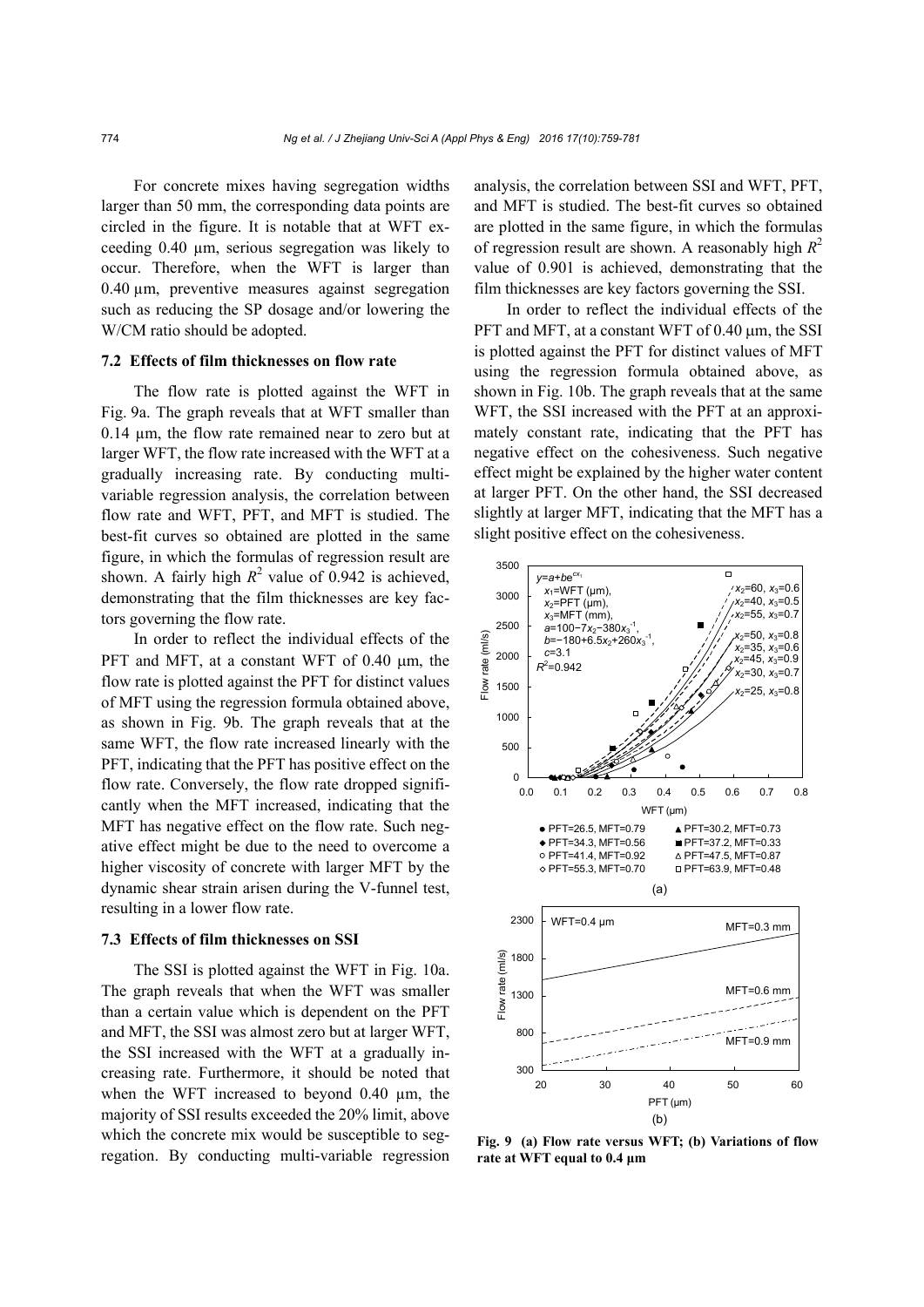

**Fig. 10 (a) SSI versus WFT; (b) Variations of SSI at WFT equal to 0.4 μm** 

#### **7.4 Effects of film thicknesses on filling height**

The filling height is plotted against the WFT in Fig. 11a. The graph reveals that when the WFT was smaller than  $0.14 \mu m$ , the filling height was almost zero but at larger WFT, the filling height increased with the WFT at a diminishing rate. Nonetheless, at WFT exceeding 0.40 um, the filling height became independent on the WFT. In fact, when the WFT was within the range from  $0.3 \mu m$  to  $0.6 \mu m$ , the PFT and MFT appeared to be a lot more influential on the filling height compared to the WFT. By conducting multi-variable regression analysis, the correlation between filling height and WFT, PFT, and MFT is studied. The best-fit curves so obtained are plotted in the same figure, in which the formulas of regression result are shown. A reasonably high  $R^2$  value of 0.824 is achieved, demonstrating that the film thicknesses are key factors governing the filling height.

In order to reflect the individual effects of the PFT and MFT, at a constant WFT of  $0.40 \mu m$ , the filling height is plotted against the PFT for distinct values of MFT using the regression formula obtained above, as shown in Fig. 11b. The graph reveals that at the same WFT, the filling height increased with the PFT up to a PFT value of 44 µm and it ceased further increasing. Besides, the filling height increased with the MFT. Therefore, both the PFT and MFT have positive effects on the passing ability. When the PFT exceeded 44 µm, the effect of MFT was a lot more significant compared to the PFT.



**Fig. 11 (a) Filling height versus WFT; (b) Variations of filling height at WFT equal to 0.4 μm**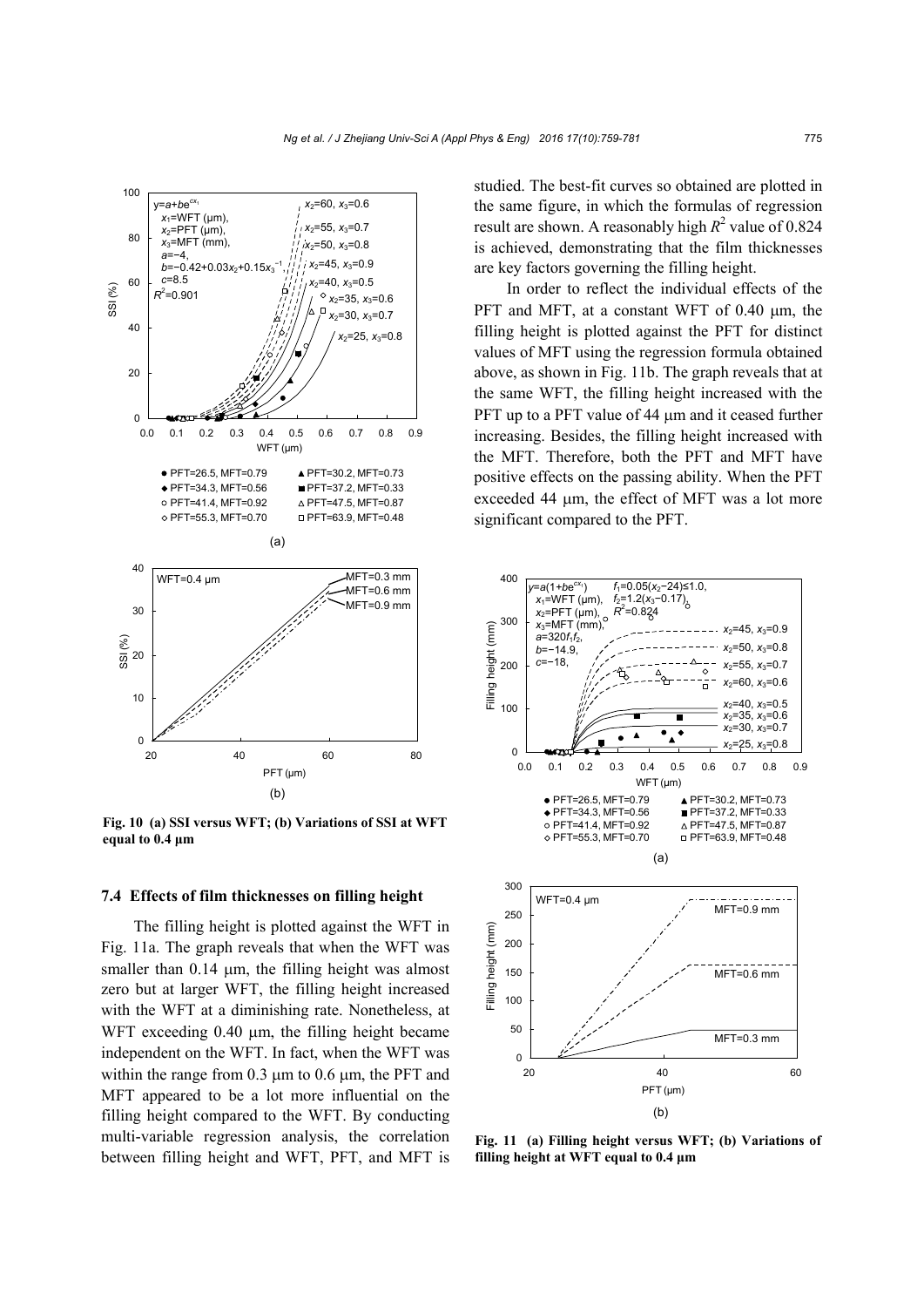#### **8 Three-tier mix design method**

From the experimental findings, it has been clearly demonstrated that the governing factors affecting the rheology of concrete are the WFT, PFT, and MFT, in connection with which it is suggested to revamp the design philosophy of HPC by a scientific approach. On the basis of the packing and film thickness theories, the authors advocate the development of a new three-tier concrete mix design method. That is, to design the concrete mix in three tiers of increasing particle size range, firstly the paste tier, secondly the mortar tier, and finally the concrete mix tier, by adopting suitable values of film thicknesses. With incorporation of the redefined aggregate classification presented earlier, the three tiers are elaborated below:

(1) First tier (paste tier): cementitious materials and powders ( $\leq$ 75 µm in size) which form the powder paste when mixed with water.

(2) Second tier (mortar tier): fine aggregate particles  $(\leq 1.2 \text{ mm and } > 75 \text{ }\mu\text{m}$  in size) which form the mortar when mixed with the powder paste.

(3) Third tier (concrete mix tier): medium aggregate particles ( $\leq$ 5 mm and  $>$ 1.2 mm in size) and coarse aggregate particles (>5 mm in size) which form the concrete when mixed with the mortar.

The mix design of each tier can be considered as a stage in the mix design process of HPC. Basically, the paste, mortar, and concrete phases are considered and optimised successively, leading to the optimised mix design of HPC. Fig. 12 illustrates the three-tier mix design method. In carrying out mix design, appropriate values of film thicknesses need to be chosen. In this regard, the experimental results provide guidelines to establish rational ranges for WFT, PFT, and MFT.

On the role of WFT, it is the most important factor governing the rheological properties of concrete. Regarding the flowability, at WFT $\leq 0.14$  um, the concrete would have no flowability and such should be avoided; at  $WFT>0.14 \mu m$ , the flow spread would increase with the WFT at a diminishing rate while the flow rate would increase with the WFT at an increasing rate. Regarding the cohesiveness, the SSI would increase with the WFT at an increasing rate and when WFT $>0.40$  µm, the SSI could exceed 20% and there would be high risk of segregation. Regarding the passing ability, the filling height would increase with the WFT at a diminishing rate up to a WFT of  $0.40 \mu m$ , thereafter the filling height would cease further increasing. To sum up, the WFT has positive effects on the flow spread and flow rate, negative effect on the cohesiveness, and positive effect up to a WFT of  $0.40 \mu m$  on the passing ability.



**Fig. 12 Three-tier concrete mix design method** 

On the role of PFT, regarding the flowability, the flow spread would increase with the PFT at a diminishing rate while the flow rate would increase linearly with the PFT. Regarding the cohesiveness, the SSI would increase with the PFT at an approximately constant rate. Regarding the passing ability, the filling height would increase with the PFT up to a PFT of  $44 \mu m$ , thereafter the filling height would cease further increasing. To sum up, the PFT has positive effects on the flow spread and flow rate, negative effect on the cohesiveness, and positive effect up to a PFT of 44 um on the passing ability.

On the role of MFT, the flow spread would not change noticeably with the MFT while the flow rate would decrease with increasing MFT. Regarding the cohesiveness, the SSI would slightly decrease at larger MFT. Regarding the passing ability, the filling height would increase with the MFT. To sum up, the MFT has minor effect on the flow spread, negative effect on the flow rate, slight positive effect on the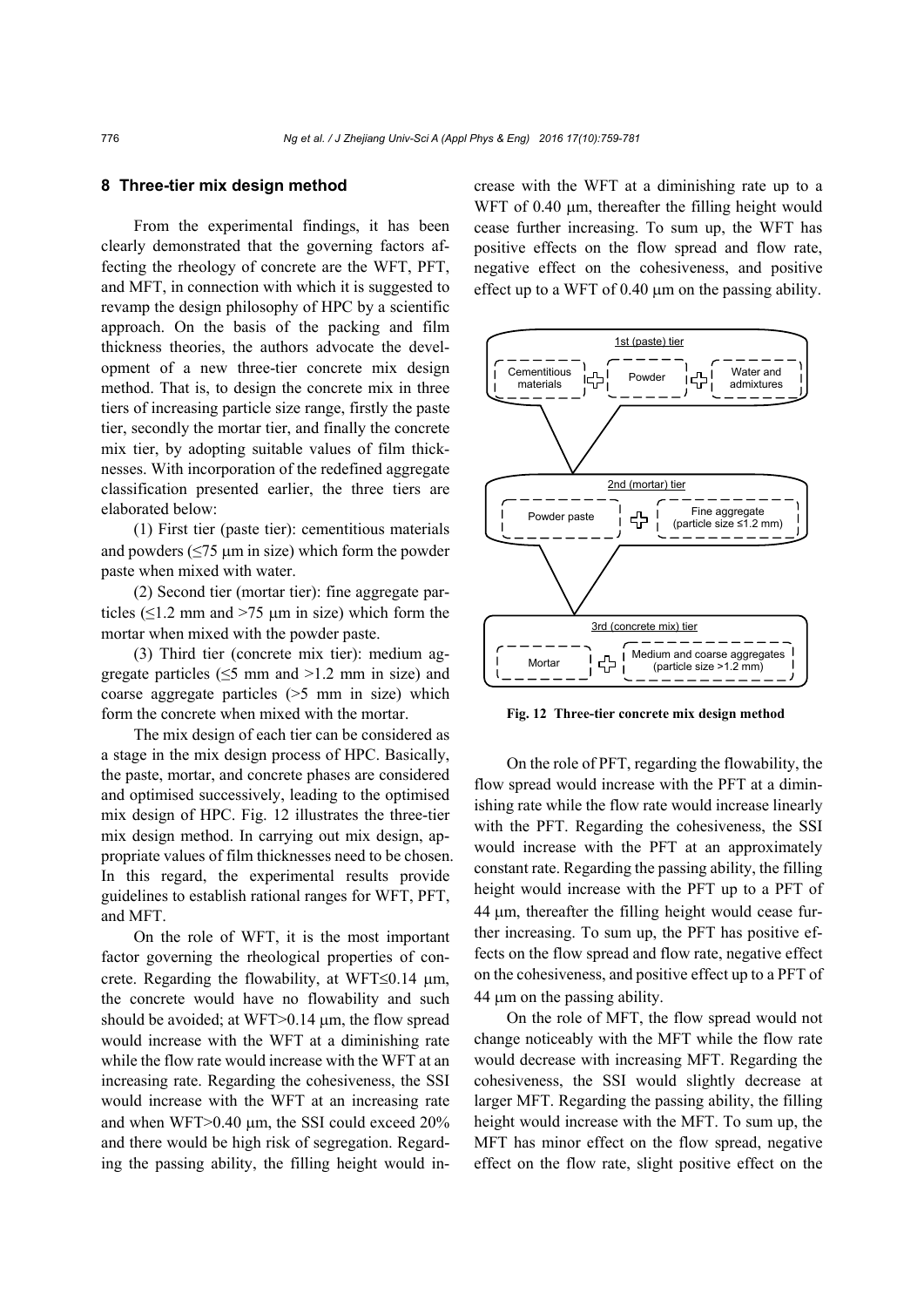cohesiveness, and significant positive effect on the passing ability.

The roles of film thicknesses should be duly considered during the design of HPC. Firstly, for WFT, there is a lower limit of approximately  $0.14 \mu m$ for flowability concern and an upper limit of approximately 0.40  $\mu$ m for segregation stability concern. Therefore, a suitable value of WFT should be within the interval from  $0.14 \mu m$  to  $0.40 \mu m$ . The strength requirement is also a major design criterion to be satisfied. To start with, the highest W/CM ratio that would meet the required strength is selected. The WFT of cementitious materials paste may be calculated from the selected W/CM ratio, the packing density, and surface area of the cementitious materials. For conducting preliminary design, initially the WFT of the powder paste may simply be set as the WFT of the cementitious materials paste. If the calculated WFT is smaller than 0.14 um, the packing density of cementitious materials shall be increased to bring the WFT upwards. To do so, the particle size distribution of cementitious materials should be optimised, and the addition of a fine-size cementitious material or filler finer than cement to fill into the voids is advisable. If the calculated WFT is larger than  $0.40 \mu m$ , a lower W/CM ratio should be used to bring the WFT downwards.

Secondly, the PFT should be designed in accordance with the flowability and cohesiveness requirements. From the experience gained by the authors, it appeared that a PFT less than 20  $\mu$ m would give a rather low flowability even if the WFT is increased to as large as  $0.40 \mu m$ . On the other hand, a PFT of greater than 60 µm might lead to the problem of serious segregation. Hence, it is suggested to adopt a PFT within the interval from 20  $\mu$ m to 60  $\mu$ m. To meet the flow spread requirement, the PFT can be determined from Fig. 8 using the calculated value of WFT (the effect of MFT is relatively insignificant and therefore may be neglected). To meet the flow rate requirement, the PFT can be determined from Fig. 9 using the calculated value of WFT and an assumed value of MFT (which will subsequently be considered). To ensure adequate cohesiveness of the concrete mix, the SSI should be checked using Fig. 10 based on the chosen values of WFT and PFT. If necessary, the WFT should be reduced to improve the cohesiveness, and the PFT should be redesigned with respect to the updated value of WFT.

Thirdly, the MFT should be designed in accordance with the flow rate and filling height requirements. As the MFT has negative effect on the flow rate but positive effect on the filling height, the MFT should be small enough to avoid impairing the flow rate as far as possible, and at the same time sufficiently large to satisfy the filling height requirement. In concrete production practice, if the target HPC mix needs to possess self-consolidating property, this would impose a stringent requirement on the filling height. In such case, the MFT should be set as 0.9 mm or above, and the PFT should be taken as not less than  $44 \mu m$ , as per Fig. 11. If the target HPC mix does not need to possess self-consolidating property but needs to be pumpable, this would impose a stringent requirement on the flow rate. In such case, the MFT should be set a smaller value, and the PFT should be determined from Fig. 9 with respect to the flow rate requirement.

The preceding concrete mix design procedures form currently an interim framework of the three-tier mix design method. Further research is needed to refine the design method and develop full details for its implementation, which leads the path advancing from concrete technology to concrete science (Kwan and Fung, 2010; Kwan *et al*., 2010b). The procedures for predicting the packing densities of solid particles, evaluating the WFT, PFT, and MFT, and estimating the rheological properties of concrete have been computerized, and field testing of the computer programme will be conducted to verify its applicability.

#### **9 Concluding remarks**

In the foregoing, the packing and film thickness theories for the mix design of HPC have been presented. For accurate measurement of packing density of concrete materials, the wet packing test had been developed by the authors' research team. From the results of wet packing test, the WFT, PFT, and MFT could be determined. As verified by an extensive experimental investigation reported herein, the WFT, PFT, and MFT are governing factors of the rheological performance of concrete. To illustrate the above, a series of concrete mixes with different combinations of W/C ratio, CPV, and F/T ratio produced in laboratory and tested for their flowability, cohesiveness, passing ability, and packing density have been presented. The experimental results have revealed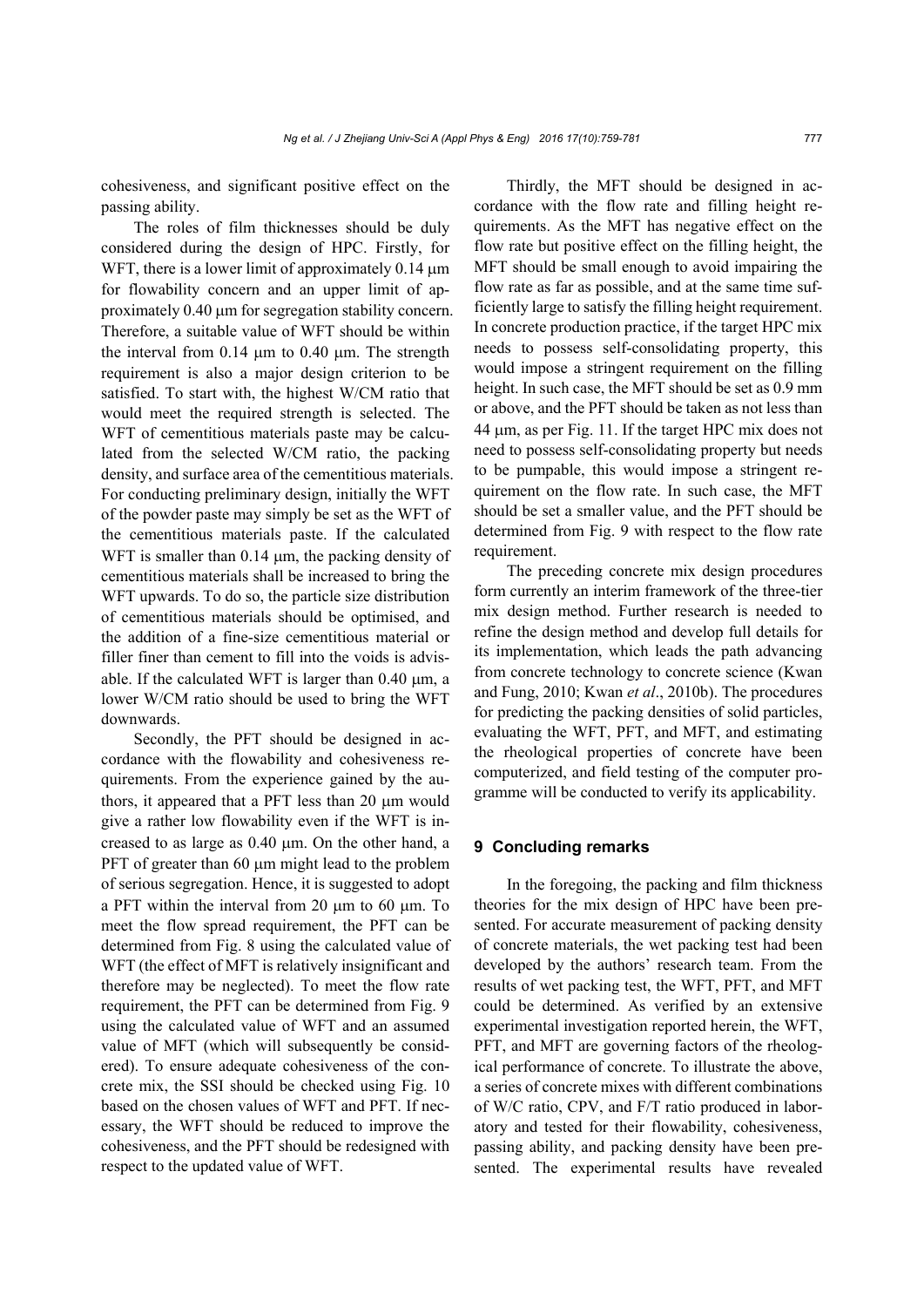significant correlation of the flow spread, flow rate, SSI, and U-box filling height with the WFT, PFT, and MFT. The various mix parameters influence the rheology of concrete through the corresponding changes in the film thicknesses. Furthermore, in view of the tendency of portion of aggregate particles <75 µm to intermix with the cementitious materials paste, and the tendency of fine aggregate particles <1.2 mm to stay with the paste, the authors advocate the redefinition of aggregate classifications, where the fine aggregate is redefined as having a particle size of smaller than 1.2 mm, the coarse aggregate is redefined as having a particle size of larger than 5 mm, and a new class named medium aggregate is defined as having a particle size of larger than 1.2 mm but smaller than 5 mm.

The framework of the three-tier concrete mix design method has been developed. The concrete mix is designed in three stages, each focuses on one tier: firstly the paste tier, secondly the mortar tier, and finally the concrete mix tier. To facilitate the choice of suitable values of WFT, PFT, and MFT for mix optimisation in successive tiers, the roles of film thicknesses have been established from the experimental results. For the WFT, it has positive effects on the flow spread and flow rate, negative effect on the cohesiveness and positive effect up to a WFT of  $0.40 \mu m$  on the passing ability. For the PFT, it has positive effects on the flow spread and flow rate, negative effect on the cohesiveness, and positive effect up to a PFT of 44  $\mu$ m on the passing ability. For the MFT, it has minor effect on the flow spread, negative effect on the flow rate, slight positive effect on the cohesiveness, and significant positive effect on the passing ability.

Based on the research findings, the authors recommend that in carrying out mix design of HPC, the WFT should be chosen within 0.14  $\mu$ m to 0.40  $\mu$ m, the PFT should be chosen within 20  $\mu$ m to 60  $\mu$ m, whereas the MFT should be chosen in accordance with the flow rate and filling height requirements. If the concrete needs to possess self-consolidating property, the MFT should be set as 0.9 mm or above. If the concrete needs to be pumpable, the MFT should be set a smaller value. Apart from improvement in rheological performance, the three-tier mix design method would also lead to better sustainability performance by more rational aggregate proportioning to reduce the CPV in concrete. Finally, the procedures

for predicting the packing densities of solid particles, evaluating the film thicknesses from the mix parameters, and estimating the rheological properties of concrete have been computerized. Further research to refine the three-tier mix design method and develop full details for its implementation and the corresponding computerization is needed. It is envisaged that through continual research along this line, the notion of HPC would be radically transformed to a definitive science, with every performance attribute able to be precisely designed for in the mix design process.

#### **References**

- Aïtcin, P.C., 1998. High-Performance Concrete. E & FN Spon, London, UK, p.591.
- Anderegg, F.O., 1931. Grading aggregates II: the application of mathematical formulas to mortars. *Industrial and Engineering Chemistry*, **23**(9):1058-1064. http://dx.doi.org/10.1021/ie50261a018
- Banfill, P.F.G., 1994. Rheological methods for assessing the flow properties of mortar and related materials. *Construction and Building Materials*, **8**(1):43-50. http://dx.doi.org/10.1016/0950-0618(94)90007-8
- BSI (British Standards Institution), 2000. BS 410: Test Sieves– Technical Requirements and Testing. Part 2: Test Sieves of Perforated Metal Plate. BSI, UK.
- BSI (British Standards Institution), 2005. BS EN 196: Methods of Testing Cement. Part 3: Determination of Setting Time and Soundness. BSI, UK.
- BSI (British Standards Institution), 2009a. BS EN 934: Admixtures for Concrete, Mortar and Grout. Part 2: Concrete Admixtures–Definitions, Requirements, Conformity, Marking and Labelling. BSI, UK.
- BSI (British Standards Institution), 2009b. BS EN 12390: Testing Hardened Concrete. Part 3: Compressive Strength of Test Specimens. BSI, UK.
- BSI (British Standards Institution), 2010a. BS EN 12350: Testing Fresh Concrete. Part 8: Self-compacting Concrete –Slump-flow Test. BSI, UK.
- BSI (British Standards Institution), 2010b. BS EN 12350: Testing Fresh Concrete. Part 9: Self-compacting Concrete –V-funnel Test. BSI, UK.
- BSI (British Standards Institution), 2010c. BS EN 12350: Testing Fresh Concrete. Part 11: Self-compacting Concrete–Sieve Segregation Test. BSI, UK.
- BSI (British Standards Institution), 2011. BS EN 197: Cement. Part 1: Composition, Specifications and Conformity Criteria for Common Cements. BSI, UK.
- BSI (British Standards Institution), 2013. BS EN 12620: Aggregates for Concrete. BSI, UK.
- BSI (British Standards Institution), 2016. BS EN 196: Methods of Testing Cement. Part 1: Determination of Strength. BSI, UK.
- Claisse, P.A., Lorimer, P., Omari, M.A., 2001. Workability of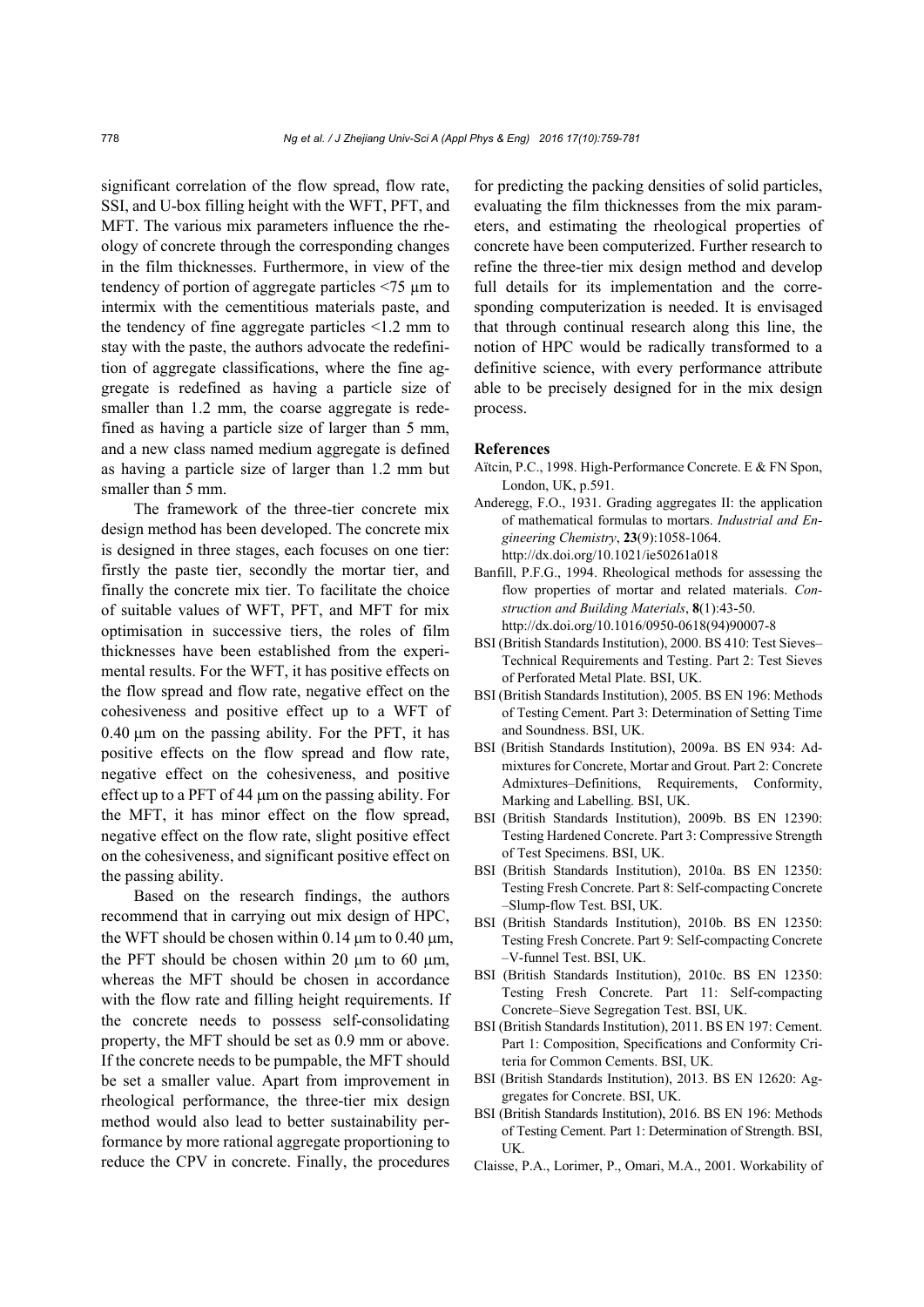cement pastes. *ACI Materials Journal*, **98**(6):476-482.

- De Larrard, F., 1999. Concrete Mixture Proportioning: A Scientific Approach. E & FN Spon, London & New York, p.421.
- De Schutter, G., Poppe, A.M., 2004. Quantification of the water demand of sand in mortar. *Construction and Building Materials*, **18**(7):517-521. http://dx.doi.org/10.1016/j.conbuildmat.2004.04.004
- Domone, P., 2006. Mortar tests for self-consolidating concrete. *Concrete International*, **28**(4):39-45.
- Ferraris, C.F., Obla, K.H., Hill, R., 2001. The influence of mineral admixtures on the rheology of cement paste and concrete. *Cement and Concrete Research*, **31**(2):245-255. http://dx.doi.org/10.1016/S0008-8846(00)00454-3
- Fung, W.W.S., Ng, P.L., Kwan, A.K.H., 2009a. Effects of superplasticizer on flowability and cohesiveness of mortar. Proceedings, Materials Science and Technology in Engineering Conference, HKIE, Hong Kong, China, p.160-168.
- Fung, W.W.S., Kwan, A.K.H., Wong, H.H.C., 2009b. Wet packing of crushed rock fine aggregate. *Materials and Structures*, **42**(5):631-643.
	- http://dx.doi.org/10.1617/s11527-008-9409-3
- Furnas, C.C., 1931. Grading aggregates I: mathematical relations for beds of broken solids of maximum density. *Industrial and Engineering Chemistry*, **23**(9):1052-1058. http://dx.doi.org/10.1021/ie50261a017
- Helmuth, R.A., 1980. Structure and rheology of fresh cement paste. 7th International Congress of Chemistry of Cement, Paris, France, Sub-theme VI-0, p.16-30.
- Kwan, A.K.H., Wong, H.H.C., 2007. Water film thickness: a fundamental parameter governing rheology of selfconsolidating concrete. Proceedings, 1st Cross-Strait Conference on Concrete Technology, Taiwan, China, p.63-74.
- Kwan, A.K.H., Wong, H.H.C., 2008. Effects of packing density, excess water and solid surface area on flowability of cement paste. *Advances in Cement Research*, **20**(1):1-11. http://dx.doi.org/10.1680/adcr.2008.20.1.1
- Kwan, A.K.H., Ng, I.Y.T., 2008. Performance criteria for self-consolidating concrete. *Transactions, Hong Kong Institution of Engineers*, **15**(2):35-41.
- Kwan, A.K.H., Ng, I.Y.T., 2009. Optimum superplasticiser dosage and aggregate proportions for SCC. *Magazine of Concrete Research*, **61**(4):281-292. http://dx.doi.org/10.1680/macr.2008.00010
- Kwan, A.K.H., Fung, W.W.S., 2010. Concrete science for high-performance concrete: packing density, water film thickness and particle interactions. Proceedings, Asia Conference on Ecstasy in Concrete 2010, Chennai, India.
- Kwan, A.K.H., Li, L.G., 2011. Water film thickness and paste film thickness: key factors for mix design of highperformance concrete. Proceedings, International RILEM Conference on Advances in Construction Materials through Science and Engineering, Hong Kong, China, p.793-801.

Kwan, A.K.H., Li, L.G., 2012. Combined effects of water film

thickness and paste film thickness on rheology of mortar. *Materials and Structures*, **45**(9):1359-1374. http://dx.doi.org/10.1617/s11527-012-9837-y

Kwan, A.K.H., Li, L.G., 2014. Combined effects of water film, paste film and mortar film thicknesses on fresh properties of concrete. *Construction and Building Materials*, **50**:598-608.

http://dx.doi.org/10.1016/j.conbuildmat.2013.10.014

Kwan, A.K.H., Ling, S.K., 2015. Lowering paste volume of SCC through aggregate proportioning to reduce carbon footprint. *Construction and Building Materials*, **93**: 584-594.

http://dx.doi.org/10.1016/j.conbuildmat.2015.06.034

- Kwan, A.K.H., Fung, W.W.S., Wong, H.H.C., 2010a. Water film thickness, flowability and rheology of cement-sand mortar. *Advances in Cement Research*, **22**(1):3-14. http://dx.doi.org/10.1680/adcr.2008.22.1.3
- Kwan, A.K.H., Ng, P.L., Fung, W.W.S., 2010b. Research directions for high-performance concrete. Proceedings, Infrastructure Solutions for Tomorrow, HKIE Civil Division Conference 2010, Hong Kong, China.
- Kwan, A.K.H., Li, L.G., Fung, W.W.S., 2012. Wet packing of blended fine and coarse aggregate. *Materials and Structures*, **45**(6):817-828. http://dx.doi.org/10.1617/s11527-011-9800-3
- Kwan, A.K.H., Ng, P.L., Huen, K.Y., 2014. Effects of fines content on packing density of fine aggregate in concrete. *Construction and Building Materials*, **61**:270-277. http://dx.doi.org/10.1016/j.conbuildmat.2014.03.022
- Lachemi, M., Hossain, K.M.A., Patel, R., *et al*., 2007. Influence of paste/mortar rheology on the flow characteristics of high-volume fly ash self-consolidating concrete. *Magazine of Concrete Research*, **59**(7):517-528. http://dx.doi.org/10.1680/macr.2007.59.7.517
- Li, L.G., Kwan, A.K.H., 2011a. Wet packing of particles in concrete and a three-tier mix design method for selfconsolidating concrete. Proceedings, 9th International Symposium on High Performance Concrete, Rotorua, New Zealand.
- Li, L.G., Kwan, A.K.H., 2011b. Mortar design based on water film thickness. *Construction and Building Materials*, **25**(5):2381-2390. http://dx.doi.org/10.1016/j.conbuildmat.2010.11.038
- Li, L.G., Kwan, A.K.H., 2013. Concrete mix design based on water film thickness and paste film thickness. *Cement and Concrete Composites*, **39**:33-42. http://dx.doi.org/10.1016/j.cemconcomp.2013.03.021
- Li, L.G., Kwan, A.K.H., 2014. Packing density of concrete mix under dry and wet conditions. *Powder Technology*, **253**:514-521. http://dx.doi.org/10.1016/j.powtec.2013.12.020
- Li, L.G., Kwan, A.K.H., 2015. Effects of superplasticizer type on packing density, water film thickness and flowability of cement paste. *Construction and Building Materials*, **86**:113-119. http://dx.doi.org/10.1016/j.conbuildmat.2015.03.104
- 
- Li, Y., Chen, J.J., Kwan, A.K.H., 2013. Roles of water film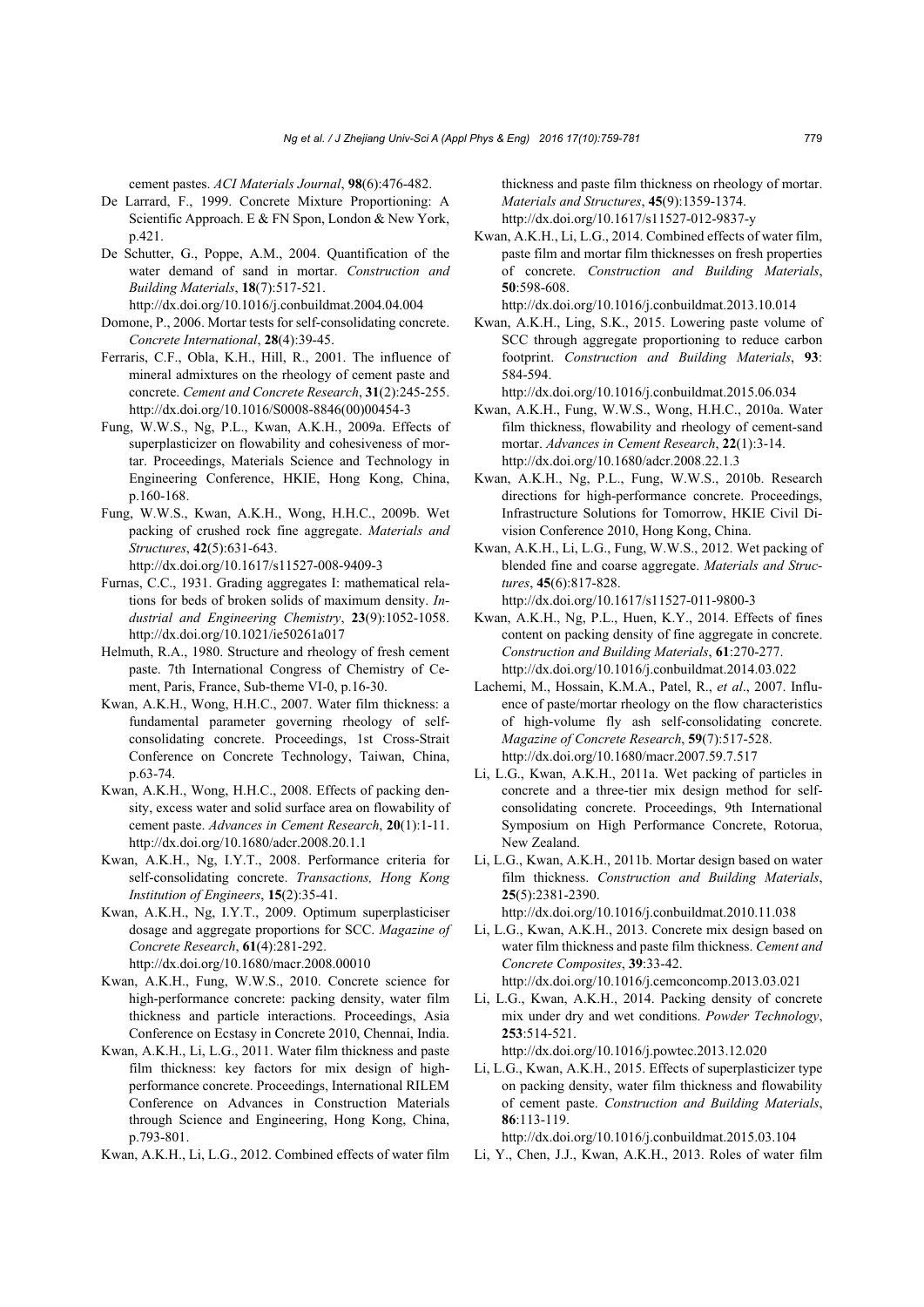thickness in fresh and hardened properties of mortar. *Advances in Cement Research*, **25**(3):171-182. http://dx.doi.org/10.1680/adcr.12.00003

Ling, S.K., Kwan, A.K.H., 2015. Adding ground sand to decrease paste volume, increase cohesiveness and improve passing ability of SCC. *Construction and Building Materials*, **84**:46-53.

http://dx.doi.org/10.1016/j.conbuildmat.2015.03.055

- Mehdipour, I., Khayat, K.H., 2016. Effect of supplementary cementitious material content and binder dispersion on packing density and compressive strength of sustainable cement paste. *ACI Materials Journal*, **113**(3):361-372.
- Miyake, J.I., Matsushita, H., 2007. Evaluation method for consistencies of mortars with various mixture proportions. *Journal of Advanced Concrete Technology*, **5**(1): 87-97.

http://dx.doi.org/10.3151/jact.5.87

- Nanthagopalan, P., Haist, M., Santhanam, M., *et al*., 2008. Investigation on the influence of granular packing on the flow properties of cementitious suspensions. *Cement and Concrete Composites*, **30**(9):763-768.
- http://dx.doi.org/10.1016/j.cemconcomp.2008.06.005 Neville, A.M., 2011. Properties of Concrete, 5th Edition. Pearson Education, Harlow & New York, p.846.
- Neville, A.M., Brooks, J.J., 2010. Concrete Technology, 2nd Edition. Prentice Hall, Harlow & New York, p.442.
- Ng, I.Y.T., Wong, H.H.C., Kwan, A.K.H., 2006. Passing ability and segregation stability of self-consolidating concrete with different aggregate proportions. *Magazine of Concrete Research*, **58**(7):447-457. http://dx.doi.org/10.1680/macr.2006.58.7.447
- Ng, I.Y.T., Fung, W.W.S., Kwan, A.K.H., 2008. Effects of coarse aggregate grading on performance of selfconsolidating concrete. Proceedings, 3rd North American Conference on the Design and Use of Self-consolidating Concrete (SCC 2008), Chicago, USA.
- Ng, I.Y.T., Ng, P.L., Kwan, A.K.H., 2009a. Rheology of mortar and its influences on performance of selfconsolidating concrete. *Key Engineering Materials*, **400-402**:421-426. http://dx.doi.org/10.4028/www.scientific.net/KEM.400- 402.421
- Ng, I.Y.T., Fung, W.W.S., Ng, P.L., *et al*., 2009b. Significance of mortar film thickness to the workability of SCC. Proceedings, 2nd International Symposium on Design, Performance and Use of Self-consolidating Concrete (SCC 2009), Beijing, China, p.277-286.
- Oh, S.G., Noguchi, T., Tomosawa, F., 1999. Toward mix design for rheology of self-compacting concrete. 1st International RILEM Symposium on Self-compacting Concrete, RILEM Publications SARL, Stockholm, Sweden, p.361-372.
- Okamura, H., Ouchi, M., 2003. Self-compacting concrete. *Journal of Advanced Concrete Technology*, **1**(1):5-15. http://dx.doi.org/10.3151/jact.1.5
- Park, C.K., Noh, M.H., Park, T.H., 2005. Rheological properties of cementitious materials containing mineral admix-

tures. *Cement and Concrete Research*, **35**(5):842-849. http://dx.doi.org/10.1016/j.cemconres.2004.11.002

- Powers, T.C., 1968. The Properties of Fresh Concrete. John Wiley & Sons, New York, USA, p.664.
- Reddy, B.V.V., Gupta, A., 2008. Influence of sand grading on the characteristics of mortars and soil-cement block masonry. *Construction and Building Materials*, **22**(8): 1614-1623.

http://dx.doi.org/10.1016/j.conbuildmat.2007.06.014

- Russell, H.G., 1999. ACI defines high-performance concrete. *Concrete International*, **21**(2):56-57.
- Wong, H.H.C., Kwan, A.K.H., 2005. Packing density: a key concept for mix design of high performance concrete. Proceedings, Materials Science and Technology in Engineering Conference, HKIE, Hong Kong, China, p.1-15.
- Wong, H.H.C., Kwan, A.K.H., 2008a. Packing density of cementitious materials: measurement and modelling. *Magazine of Concrete Research*, **60**(3):165-175. http://dx.doi.org/10.1680/macr.2007.00004
- Wong, H.H.C., Kwan, A.K.H., 2008b. Packing density of cementitious materials: part 1-measurement using a wet packing method. *Materials and Structures*, **41**(4): 689-701.

http://dx.doi.org/10.1617/s11527-007-9274-5

- Wong, H.H.C., Kwan, A.K.H., 2008c. Rheology of cement paste: role of excess water to solid surface area ratio. *Journal of Materials in Civil Engineering*, **20**(2):189-197. http://dx.doi.org/10.1061/(ASCE)0899-1561(2008)20:2 (189)
- Zhang, T., Yu, Q., Wei, J., *et al*., 2011. A new gap-graded particle size distribution and resulting consequences on properies of blended cement. *Cement and Concrete Composites*, **33**(5):543-550. http://dx.doi.org/10.1016/j.cemconcomp.2011.02.013

# 中文概要

# 题 目:基于填充理论和膜厚度理论的高性能混凝土配合 比设计

- 的: 通过建立和发展填充理论和膜厚度理论, 建立基 于水膜厚度、净浆膜厚度、砂浆膜厚度的混凝土 设计方法,建构高性能混凝土三梯度配合比设计 新体系。
- 创新点: 1. 堆积密实度湿测法; 2. 膜厚度理论; 3. 三梯度 配合比设计法。
- 方 法: 1. 堆积密实度试验方法; 2. 流变性能试验方法; 3. 强度性能试验方法。
- 结 论:1. 堆积密实度与膜厚度是影响混凝土材料各项性 能的关键影响因素;2. 基于填充理论和膜厚度理 论的高性能混凝土三梯度配合比设计新体系对 推动混凝土科学的发展有重要意义。
- 关键词:混凝土配合比设计;混凝土科学;膜厚度;高性 能混凝土;堆积密实度;可持续性